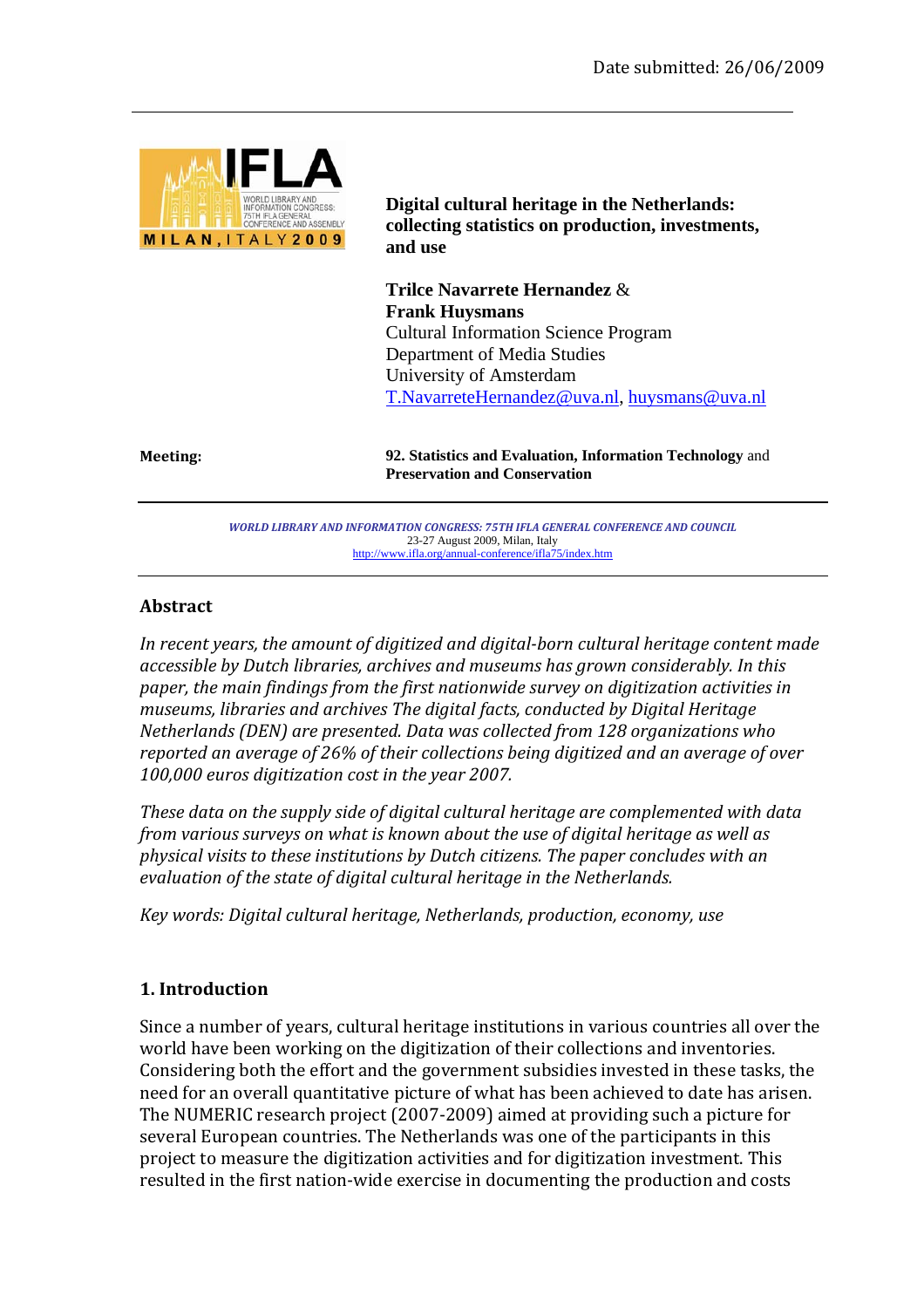related to digital activities. In this paper, we present an overview of the findings in the Netherlands for both heritage objects ('digitally represented') and metadata ('digitally described') collected in the so-called Digital Facts project. Furthermore, to give some insight into the extent to which this material is actually used by the Dutch, we provide some preliminary findings from a recent (March 2009) population survey on the participation in and use of information and communication technologies (ICTs) for cultural purposes. The paper concludes with a summation of the state of the production, costs and use of digitized cultural heritage in the Netherlands.

# **2. Data and method**

Production and investment data was gathered through the Digital Facts Project (*Digitale Feiten Project*), coordinated by the DEN Foundation and implemented in liaison with the Numeric project. The Numeric project was coordinated by the British Institute for Public Finance (IPF) and was designed in accordance with the European Commissions resolutions and recommendations found in the Digital Libraries Initiative1.

The Numeric project was well-timed in the Netherlands because the country is in the process of developing a national system for the collection of data that would reflect the production of digital heritage2. The Ministry of Education, Cultural Affairs and Science therefore assigned the DEN Foundation the task of coordinating the collection and analysis of data. This kind of national strategy for the collection of data represented a national exercise unprecedented in its kind.

The DEN Foundation worked mirroring the Numeric approach. The following graph shows its various phases: (1) desk research, (2) test survey, (3) revised survey to larger population, and (4) analysis and report of data.

| <b>Numeric</b>   |                                                                                                                                                                                                                                                                                                                                                                                                                                                                                                                                      | May 2007<br>April 2009<br>→ |                                                                            |                                   |  |
|------------------|--------------------------------------------------------------------------------------------------------------------------------------------------------------------------------------------------------------------------------------------------------------------------------------------------------------------------------------------------------------------------------------------------------------------------------------------------------------------------------------------------------------------------------------|-----------------------------|----------------------------------------------------------------------------|-----------------------------------|--|
| Project approach | Desk research                                                                                                                                                                                                                                                                                                                                                                                                                                                                                                                        | Test survey                 | Revised survey                                                             | Analysis and<br>reporting of data |  |
| Project goals    | To provide statistic information from the 27 member states that would:<br>better identify the total European digitization effort and progress;<br>make international comparisons, between countries in the EU and EFTA,<br>the United States of America, Canada, Australia, China and India;<br>stimulate further digitization by demonstrating current progress;<br>better inform stakeholders interested in or directly involved in digitization<br>$\bullet$<br>policies and funding (governments, statistical agencies, cultural |                             | institutions, academic and scientific institutions, publishers, industry). |                                   |  |
| Digital Facts    | December 2008<br>February 2008                                                                                                                                                                                                                                                                                                                                                                                                                                                                                                       |                             |                                                                            |                                   |  |

<sup>&</sup>lt;sup>1</sup> See the Commission's recommendations at

http://ec.europa.eu/information\_society/activities/digital\_libraries/cultural/comm\_recomm/index\_en .htm.

<sup>2</sup> Background of Digital Facts Project description at the DEN website at http://www.den.nl/docs/20080319160505/.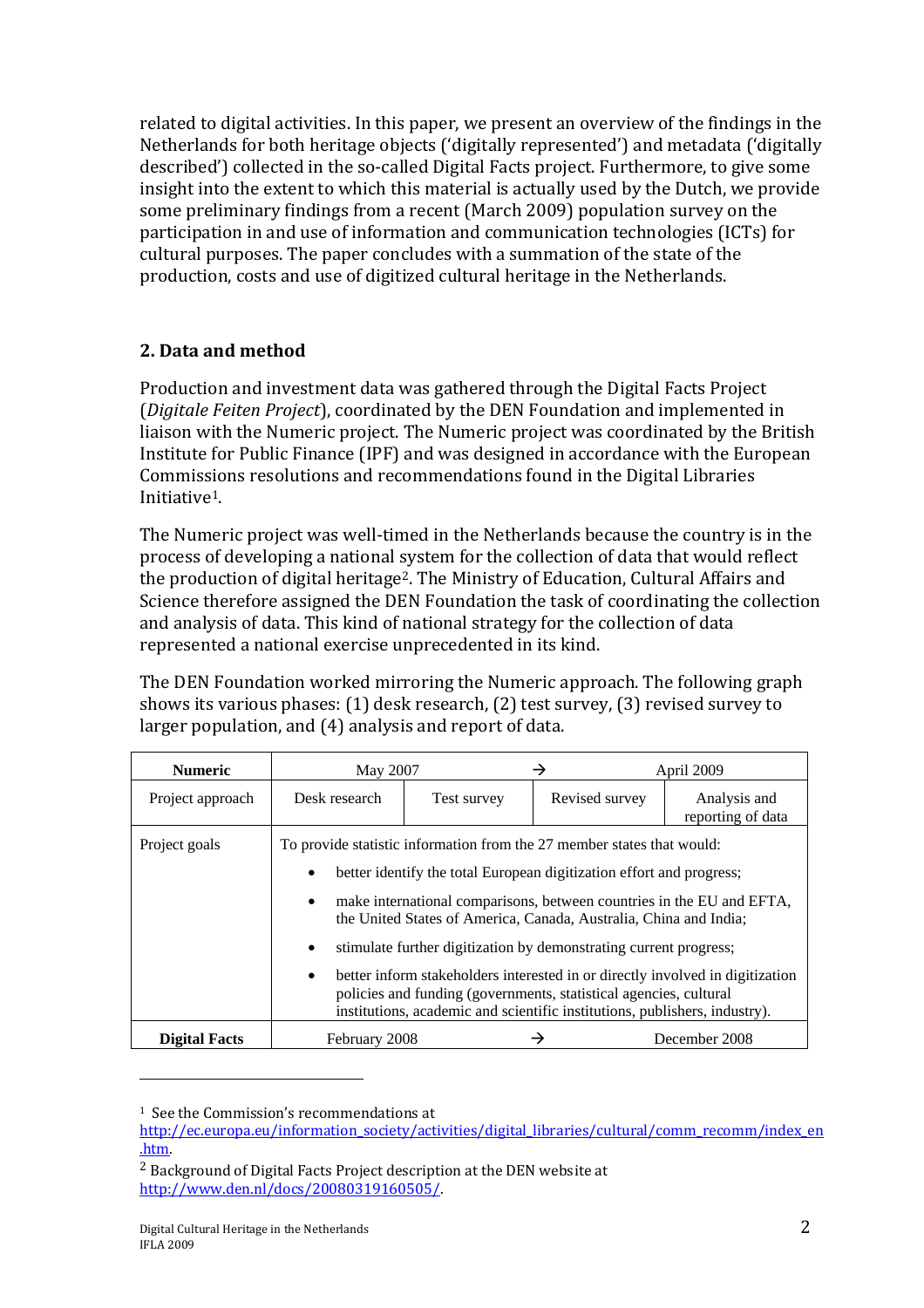| Project approach | Desk research                                                        | Test survey                                                                                                                                                                                                                                                                                         | Revised survey                    | Analysis and<br>reporting of data               |  |
|------------------|----------------------------------------------------------------------|-----------------------------------------------------------------------------------------------------------------------------------------------------------------------------------------------------------------------------------------------------------------------------------------------------|-----------------------------------|-------------------------------------------------|--|
|                  | Inventory of<br>known data and<br>current data<br>gathering efforts. | First survey, 20<br>responses.                                                                                                                                                                                                                                                                      | Revised survey,<br>108 responses. | Data reported to<br>Numeric and to<br>Ministry. |  |
| Project goals    | ٠<br>place.                                                          | to develop a system that could be implemented for the structural gathering<br>of digital heritage data (its production output and costs);<br>to gather statistical data that would give policy makers an insight into the<br>currently available digital heritage and the investment that has taken |                                   |                                                 |  |

In the Netherlands, a team at the DEN Foundation comprised the director, two project coordinators and the office manager, with support from an advisory committee, an external research institute, and the Ministry of Education, Cultural Affairs and Science. Close communication was maintained throughout the project with the Numeric team and a number of heritage institutions were solicited for advice on various occasions.

Because of its relatively early start on the project both in relation to Numeric and compared to other member states, the Netherlands were able to participate more actively in the methodological discussions at a European level. It also developed a few of its own characteristics as a result of its national process and its particular discussions, which were all part of the learning exercise the project represented (i.e. the survey used is a variant of the Numeric survey).

The desk research phase provided previously collected data on the digital activities and served to inventory the current data gathering efforts. This resulted in an overview of the known digital activities<sup>3</sup>. The desk research made it clear that several ongoing efforts are already gathering digital activities data. The majority of these have general information about digital production and even more general information on costs. Of significant importance are (1) the Yearbook of Monuments, Archeology and Cultural landscape, (2) the bi-annual Bench marking for university libraries, (3) the ICT Use in Museums survey, (4) the yearly ICT Archives Monitor, and (5) the DEN Foundation Project Bank. With a bit of luck, these established projects could adapt the task of gathering and reporting digital activities data. However, the desk research found only a few organizations reporting the production and costs of digital activities in their annual reports.

During the second phase, an online survey was designed to gather data on digital activities per institution, focusing on costs and production<sup>4</sup>. This survey was first translated from the Numeric online survey but later expanded to reflect specific national interests. With regards to the concept of digitization, the Netherlands found it essential to report two categories of digitization: digital representations, or 'digitally reproduced', as well as digital identification records, or 'digitally described'. Documenting both categories was found to be an important instrument to measure

l

<sup>&</sup>lt;sup>3</sup> Results of the desk research can be seen at  $\frac{http://www.den.nl/docs/20090326032601}{http://www.den.nl/docs/20090326032601}.$ (IOO).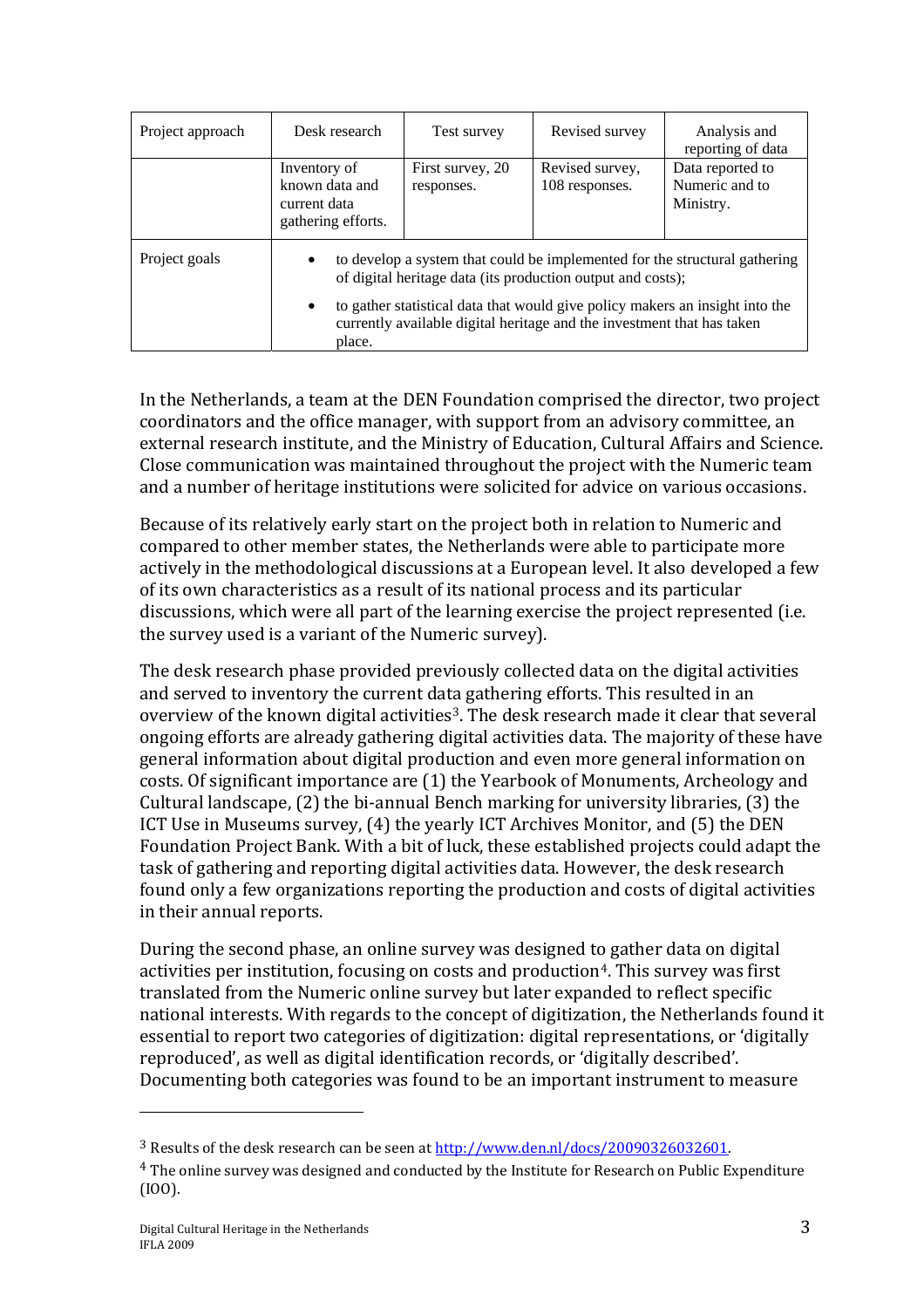the dimension of the physical collections. These terms offered the best option to harmonize the work of libraries, archives and museums. The test survey was sent to a small group of institutions before being distributed nationwide. Those 20 responses informed a revision of the definitive survey.

The revised survey was sent to all institutions considered relevant, generally speaking all heritage institutions that have participated in the project bank coordinated by the DEN Foundation. Survey revisions included a further development of the definitions (digitally reproduced and digitally described), and the exclusion of a number of formal questions to shorten the survey. The online survey included a downloadable Excel component to report activities per type of object. A total of 108 institutions responded to one or the other part of this survey.

In the final phase, all gathered data was analyzed and reported5. The comprehensiveness of the questions on production and costs of digital activities proved to be challenging to the participating institutions. Depending on the organizational structure, the requested data could be managed in several departments. Few organizations appeared to have an institutional overview of their digital activities.

A total of 128 institutions participated in the Digital Facts project. However, because not all institutions completed the online survey, the project's final research report states only 119 participations. Data from the returned 102 spreadsheets was included in the analysis and indeed reported to Numeric but was discounted unless there was a matching online survey entry6.

The country's participation in the European project was considered satisfactory as it resulted in the identification of approximately 100 'relevant' heritage institutions. "Relevant institutions are considered to be those where digitization of collections will significantly enhance access to the nation's cultural heritage." Based on a formula established by Numeric, the Netherlands identified 33 relevant archives of a total of 329, 2 audiovisual institutions of 3, 22 libraries of 699, and 43 museums of 703. The returned surveys proved the self-marginalization of those institutions that believed to have too little data to report and thus decided not to participate. Furthermore, the results from the library sector exclude all public library responses,. The libraries here reported represent the national library, scientific libraries as well as a number of special libraries linked to the Dutch Art History Libraries Society (OKBN).

The heritage institutions participating in the survey represent 38 archives, 49 museums, 21 libraries, and 11 combined institutions. The wide budgetary range of the respondent institutions displays the diversity of availability of resources in which the digitization process takes place.

l

<sup>5</sup> The Dutch version of the final report can be downloaded at

http://www.den.nl/docs/20090326122902. 6 See annex for entire List of Dutch institutions participating in the Numeric project.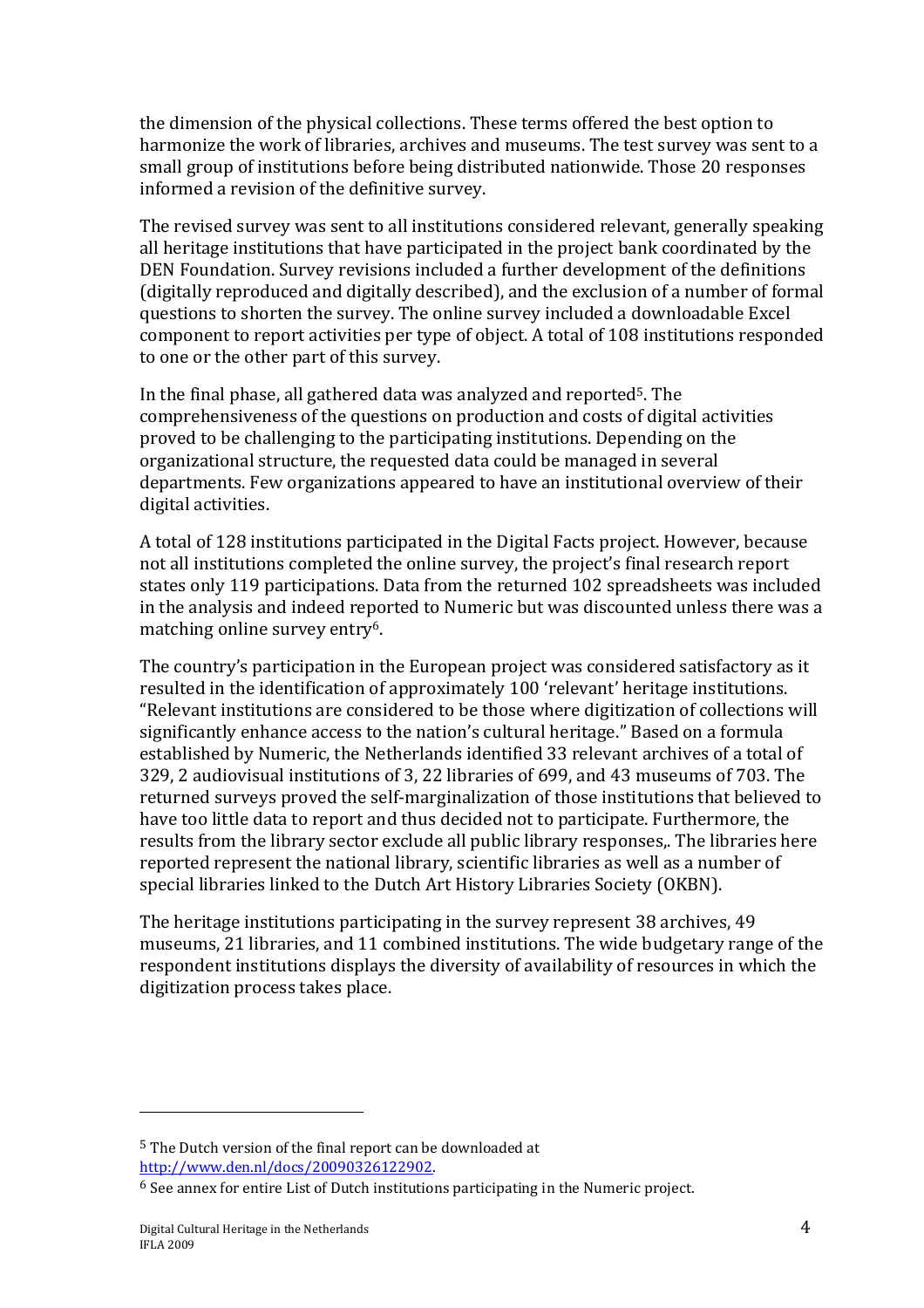### Table 1 Yearly budget 2007

| Year budget in euro          | <b>Number</b> | Percentage |
|------------------------------|---------------|------------|
|                              | respondents   | responses  |
| Less than 50,000 euro        |               | 3%         |
| 50,000 to 100,000 euro       |               | 3%         |
| 100,000 to 200,000 euro      |               | 6%         |
| 200,000 to 500,000 euro      | 17            | 14%        |
| 500,000 to 1,000,000 euro    | 8             | 7%         |
| 1 million to 5 million euro  | 34            | 29%        |
| 5 million to 10 million euro | 20            | 17%        |
| 10 million or more           | 9             | 8%         |
| Does not know                | 16            | 13%        |

Source: De Digitale Feiten 2009.

Surprisingly, 16 respondents could not report on their institutional budget. Not having an overview of the total budget can occur when the respondent is part of the municipality or when the respondent has no access to data from the parent institution.

## **3. Production of digitized collections**

Institutions were asked to report on the estimated percentage of the collection that needed to be digitized in relation to both the parts already digitized and those that do not need to be digitized. Data from the participating institutions revealed that 'desired' digitization might also include the collections already digitized. These results had to be read in comparison with the percentage of collections already digitized. One in four institutions reported wanting to digitize its entire collection while also one in four reported that 80% of the collections did not require digitization.

| Sector         | Does not have to be | Is already | Still has to be | Number responses |
|----------------|---------------------|------------|-----------------|------------------|
|                | digitized           | digitized  | digitized       |                  |
| Archives       | 56%                 | 15%        | 29%             |                  |
| Libraries      | 36%                 | 29%        | 35%             |                  |
| <b>Museums</b> | 12%                 | 32%        | 57%             | 28               |
| Total          | 36%                 | 23%        | 41%             | 80               |

Table 2 Digital reproduction from the total collection

Source: De Digitale Feiten 2009.

Most institutions reported having experience with digitization, as can be seen by the 23% of reported digitization being higher in museums and lower in archives. The digitization effort is experienced differently per type institution, as the reported 41% of collections that still have to be digitized is higher in museums and lower again in archives. The concept of digitization as image representation may be the reason why archives reported a lower need to digitize. Is there, however, a non-perceived digitization need? An increase in the perceived need for the digital reproduction of collections may be linked to the perceived complexity of the task, and therefore the possibility for realistic implementation.

Because the concept of digitization is not homogenized across the Netherlands, the percentages above represent differing perspectives on the part of participating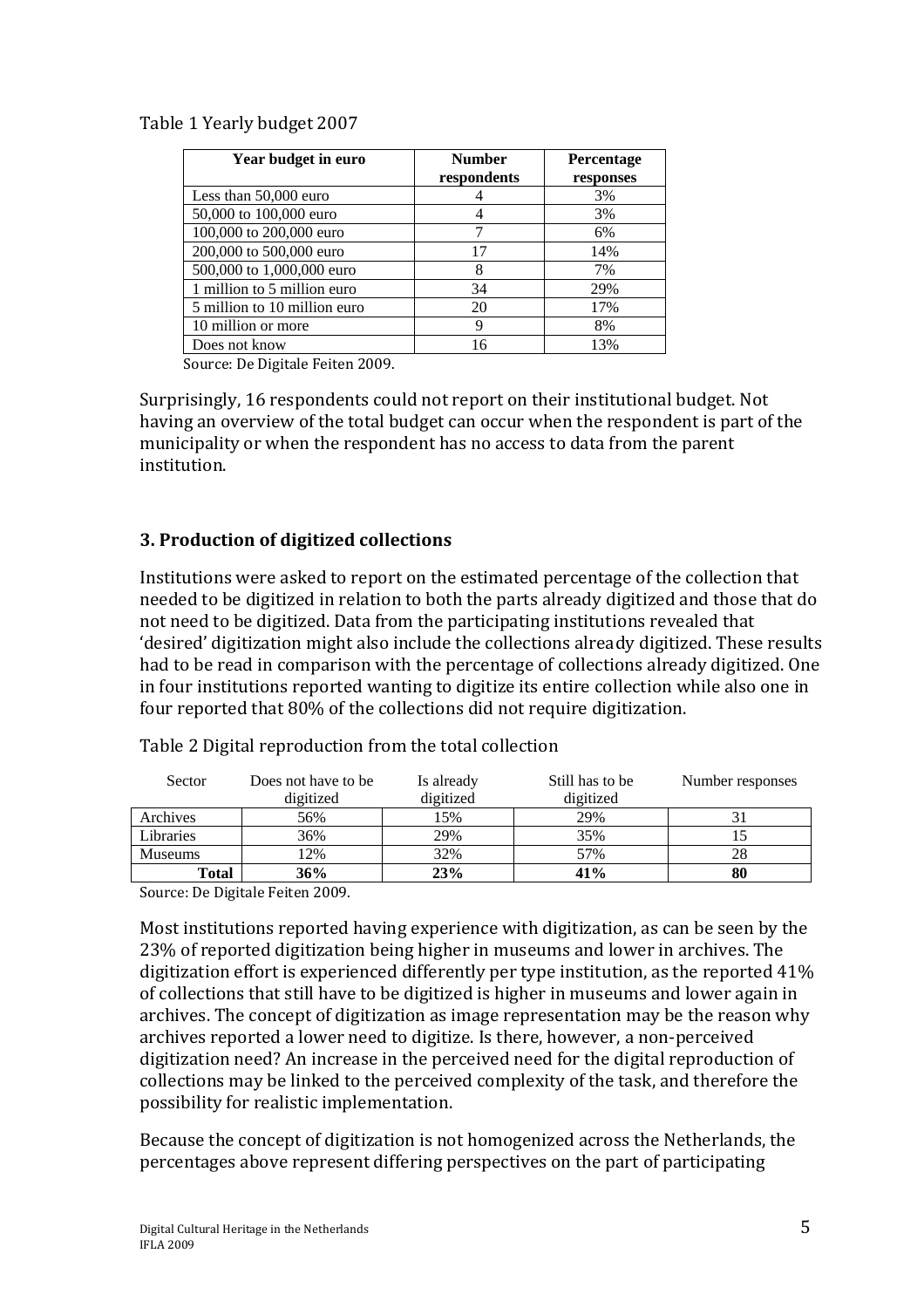heritage institutions. What is clear, however, is that there is much work to be done with regard to the digitization of heritage collections.

More than half of the institutions (60%) started the digital identification of collections before the year 2000 (e.g. computerized information systems) while more than half (70%) started reproducing their collections digitally only after that same year (e.g. digital photo or scan of object). 57% of institutions administering these collections reported having an information plan, reflecting the adoption of digitization in the policy of the organization. Since 2006, Dutch heritage institutions can apply for a specific subsidy for designing an information plan (how does digitization fit within the institution), a digitization plan (how will the digital activities be carried out), and for the digital activities themselves (i.e. digitization of collections).

Heritage institutions reported digitizing their collections mostly to give access to the public (26%), for conservation (23%), for research (18%), for education (16%), and for communication (14%). However, not all digitized collections are available for public use. Table 3 represents the availability of digitized collections per sector online and on-site.

It is noticeable that all institutions report a higher percentage of on-site availability of digitized collections (i.e. images) compared to the on-line accessibility. This is arguably related to copyright restrictions, where clearing rights for the presentation of images can be prohibitively expensive for institutions.

Looking at collection databases, archives provide the greatest access to their collection on-line, followed by libraries, while museums offer the highest percentage of their catalogued collections on-site. Of all collections available on-line, archives represent comparatively the strongest presence.

| Sector         | Digital record<br>On-line | Digital record<br>On-site | Digital<br>reproduction | Digital<br>reproduction |
|----------------|---------------------------|---------------------------|-------------------------|-------------------------|
|                |                           |                           | On-line                 | On-site                 |
| Archives       | 70%                       | 57%                       | 55%                     | 60%                     |
| Libraries      | 63%                       | 72%                       | 33%                     | 47%                     |
| <b>Museums</b> | 31%                       | 81%                       | 35%                     | 68%                     |
| <b>Total</b>   | 52%                       | 70%                       | 41%                     | 61%                     |
|                | $N=92$                    | $N=93$                    | $N=93$                  | $N=91$                  |

Table 3 Availability of digitized collections on-line and on-site

Source: De Digitale Feiten 2009.

Archives report a higher use of digitized collections for the interaction with the public even though archives reported a lower expectation for the digital representation of their collections. Museums exhibit the highest on-site communication of digitized collection but the lowest on-line communication while manifesting a higher expectation for the digitization of their objects. Availability of images on-line may be linked to issues of intellectual property and the perceived cost related to reproduction rights clearance more than to the interest of giving access to collections.

Of the collections available on-line, institutions reported allowing full access free of charge (68%), free access after registration (7%), access after payment (5%), and in other combinations (18%). Respondents reported a price discrimination system based on the user, where professionals and printers were required to pay for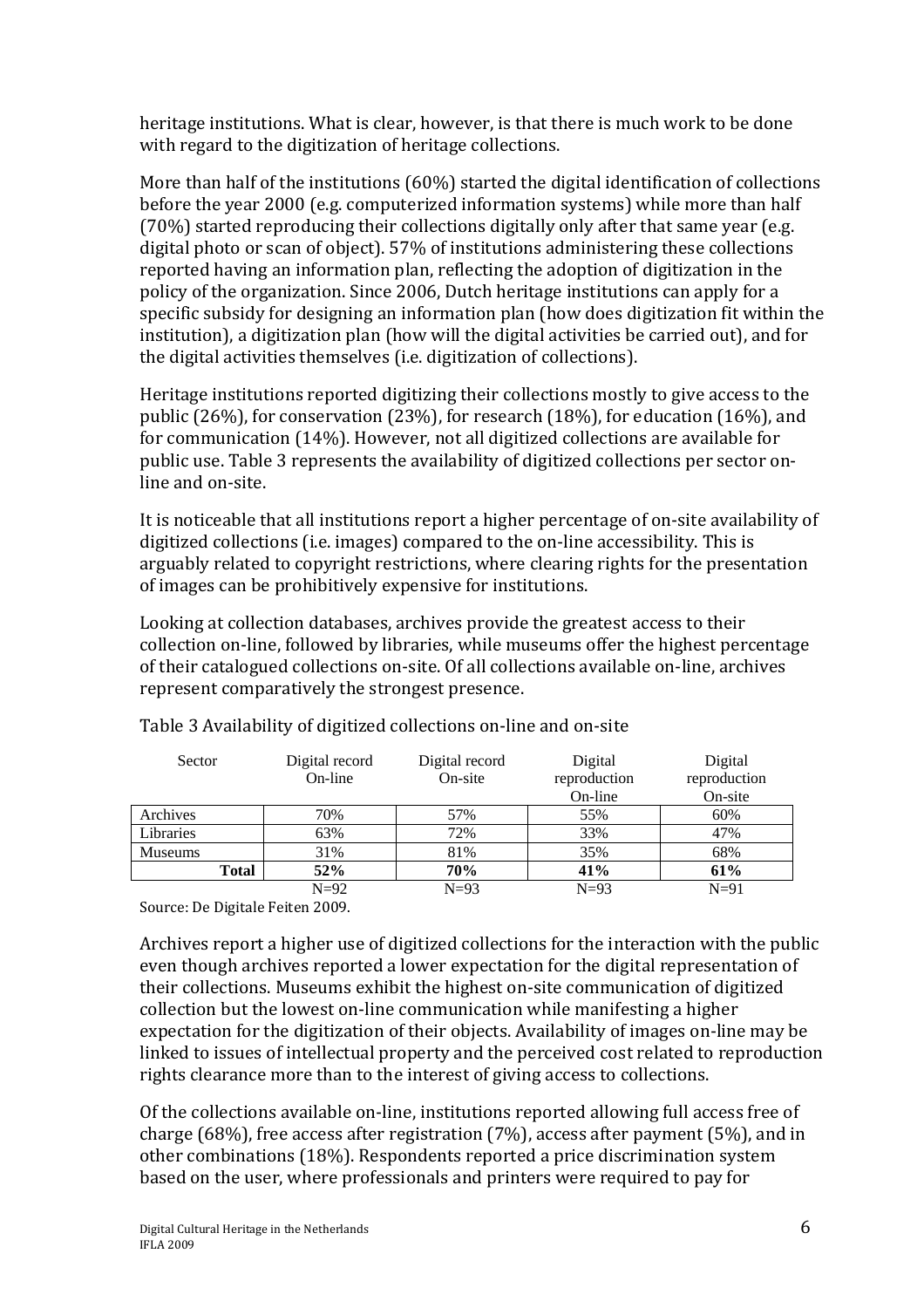information use while students and educators were given access free of charge. Other price discrimination was based on the product, where the use of a higher resolution TIFF image was charged while a low resolution JPEG image was not.

When respondents were asked to report on their collections per type of object, the categories used by Numeric resulted challenging. Not all institutions follow the same break up per object type and not all institutions measure their collections with the same unit. Further, the results reflected a lack of tradition in reporting the levels of digitization in general. The reported size of collections per object and their digitized counterparts is only an indication of the estimated relationship between analogue collections and their digitized records and reproductions.

The archival collection was reported per unit, per register and per meter. The Netherlands chose to provide a unit measure option, anticipating a different practice in the field. This allowed institutions that could not estimate the entire size of their collections to report the registers digitized (14 institutions). This approach differs from the Numeric survey that requested archives in meters and kilometers as unit of measure. The Netherlands chose to report all data in meters, translating data gathered in units using the calculation developed by the Amsterdam City Archive7.

Table 4 breaks away from sector divisions and instead provides a general view of the digital production of heritage materials in the country. As the estimates show, the digitized collections still represent a rather small fraction of the national collection. A recent report on the level of digitization in the museum sector reports that 57% of the collections have a digital record, while 37% have a digital image (digital reproduction)8. Another report estimates digitization to cover somewhere between 17% and 37% of museum collections9. The Digital Facts results argue for more conservative estimates.

<sup>7</sup> Stadsarchief Amsterdam measures about 7 thousand unit scans per meter of archive. For entire report see Holtman, M. *Digitalisering vereenvoudigd. Grootschalig digitaliseren ten behoeve van archiefonderzoek* (version 1.1). Amsterdam, Stadarchief Amsterdam 2008.

<sup>8</sup> Museumvereniging and DEN, *ICT-gebruik in musea*. Groningen/Almere: Reekx Advies, 2008.

<sup>9</sup> Veeger, *De Collectiebalans, Een onderzoek naar het wel en wee van museumcollecties in Nederland*. Amserdam:ICN, 2008.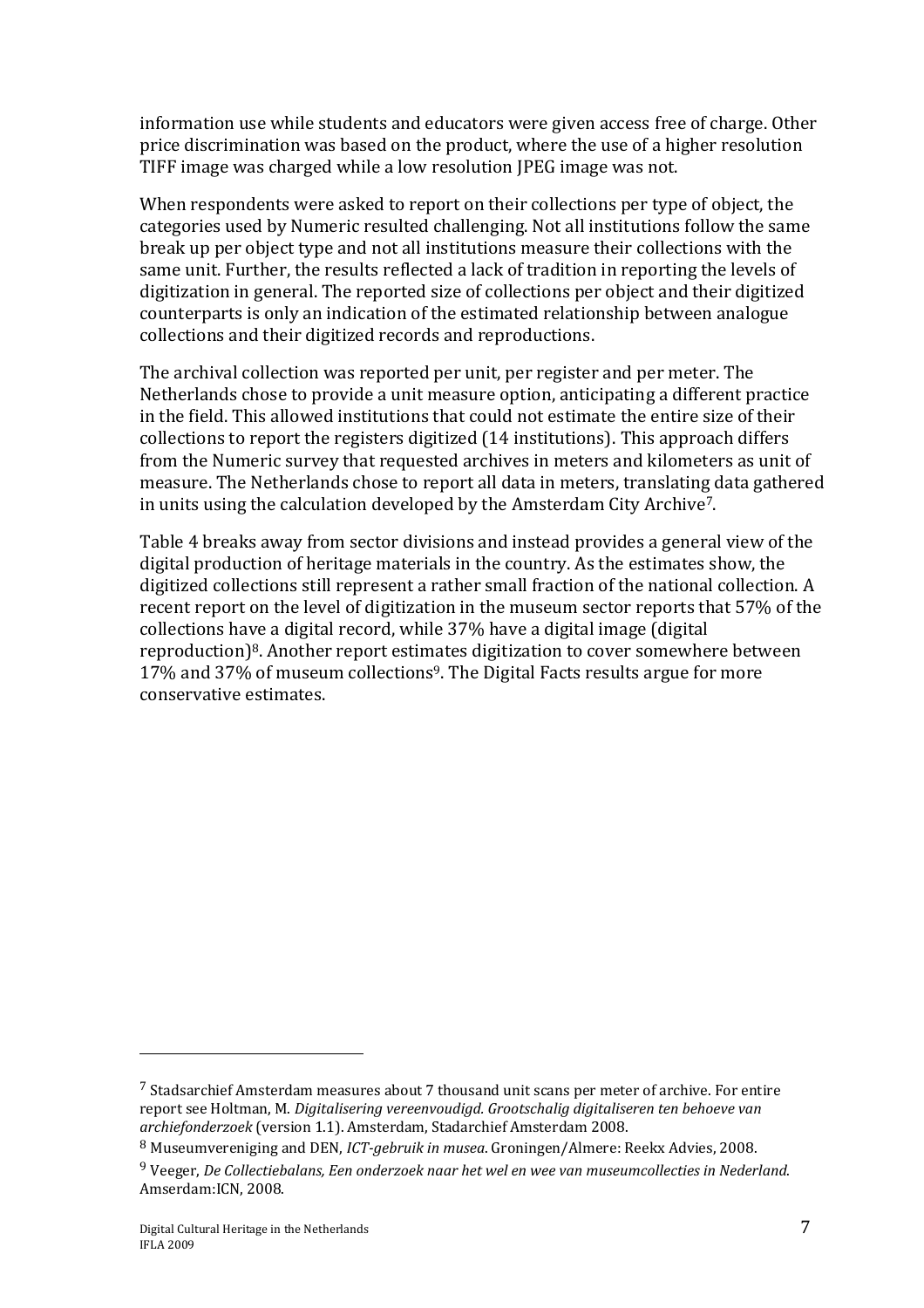| Type heritage material                    | Unit:                           | <b>Analogue</b><br>collections | <b>Digital</b><br>record | <b>Digital</b><br>reproductions | <b>Responses</b> |
|-------------------------------------------|---------------------------------|--------------------------------|--------------------------|---------------------------------|------------------|
| <b>Archive material</b>                   |                                 |                                |                          |                                 |                  |
| Collections                               | Meter                           | 223,871                        | 68%                      | 0.4%                            | 39               |
| Objects                                   | <b>Number</b>                   |                                | 1,390,225                | 43,859                          | 14               |
| <b>Text</b>                               |                                 |                                |                          |                                 |                  |
| Rare books (before 1850)                  | Volume                          | 1,051,219                      |                          | 0.3%                            | 51               |
| Other books                               | Volume                          | 6,489,020                      |                          | 0.02%                           | 63               |
| Magazines                                 | Volume                          | 1,329,401                      | 23%                      | 0.2%                            | 37               |
| Microfiche/microfilm                      | Frame                           | 958,349                        | 43%                      | 3%                              | 24               |
| Sheet music                               | <b>Number</b>                   | 100,072                        | 90%                      |                                 | 10               |
| Other printed material                    | Number                          | 6,698,867                      |                          | 5%                              | 24               |
| <b>Images</b>                             |                                 |                                |                          |                                 |                  |
| Maps                                      | <b>Number</b>                   | 607,688                        |                          | 4%                              | 47               |
| Photos without negative                   | Number                          | 6,730,317                      |                          | 17%                             | 63               |
| Negatives                                 | <b>Number</b>                   | 10,174,666                     | 12%                      | 7%                              | 36               |
| Prints                                    | <b>Number</b>                   | 892,994                        | 67%                      | 21%                             | 49               |
| Drawings                                  | <b>Number</b>                   | 378,262                        | 71%                      | 32%                             | 40               |
| Posters                                   | <b>Number</b>                   | 310,537                        | 76%                      | 63%                             | 38               |
| Letters                                   | Number                          | 203,946                        | 54%                      | 42%                             | 29               |
| Paintings                                 | Number                          | 48,904                         | 96%                      | 65%                             | 46               |
| Other 2 dimensional object                | <b>Number</b>                   | 1,011,041                      | 8%                       | 6%                              | 30               |
| <b>Objects</b>                            |                                 |                                |                          |                                 |                  |
| Natural world specimens                   | $\overline{\overline{N}}$ umber | 15,063,787                     |                          | 0.06%                           | 9                |
| 3 dimensional works of art                | <b>Number</b>                   | 272,179                        | 97%                      | 50%                             | 35               |
| Other objects in collections              | Number                          | 1,899,141                      | 75%                      | 36%                             | 47               |
| <b>Multimedia</b>                         |                                 |                                |                          |                                 |                  |
| Film                                      | Hour                            | 103,879                        | 35%                      | 17%                             | 35               |
| Video recordings                          | Hour                            | 221,776                        | 14%                      | 13%                             | 35               |
| Audio (music and other recorded<br>sound) | Hour                            | 561,451                        | 9%                       | 6%                              | 32               |
| Other multimedia items                    | Number                          | 2,219                          | 27%                      | 18%                             | 15               |

Table 4 Reported digital production of per type object

Source: De Digitale Feiten 2009.

Art collections including images and objects appear to be more often digitized (having a digital image) than text materials. Of the multimedia collections, audio is the largest identified group with the lowest percentage of digital counterpart. The difference in unit of measure reflects the individual requirements for digitization posed by the characteristics of the objects, where an hour of digitized material is different than that of a three-dimensional object or of a meter of archived materials.

The total digitization activities of the collections through the year 2008 are reported to be conducted by the institution self (57%), by external commercial contractors (41%), through collaboration with other heritage institutions (7%) and by other means (1%).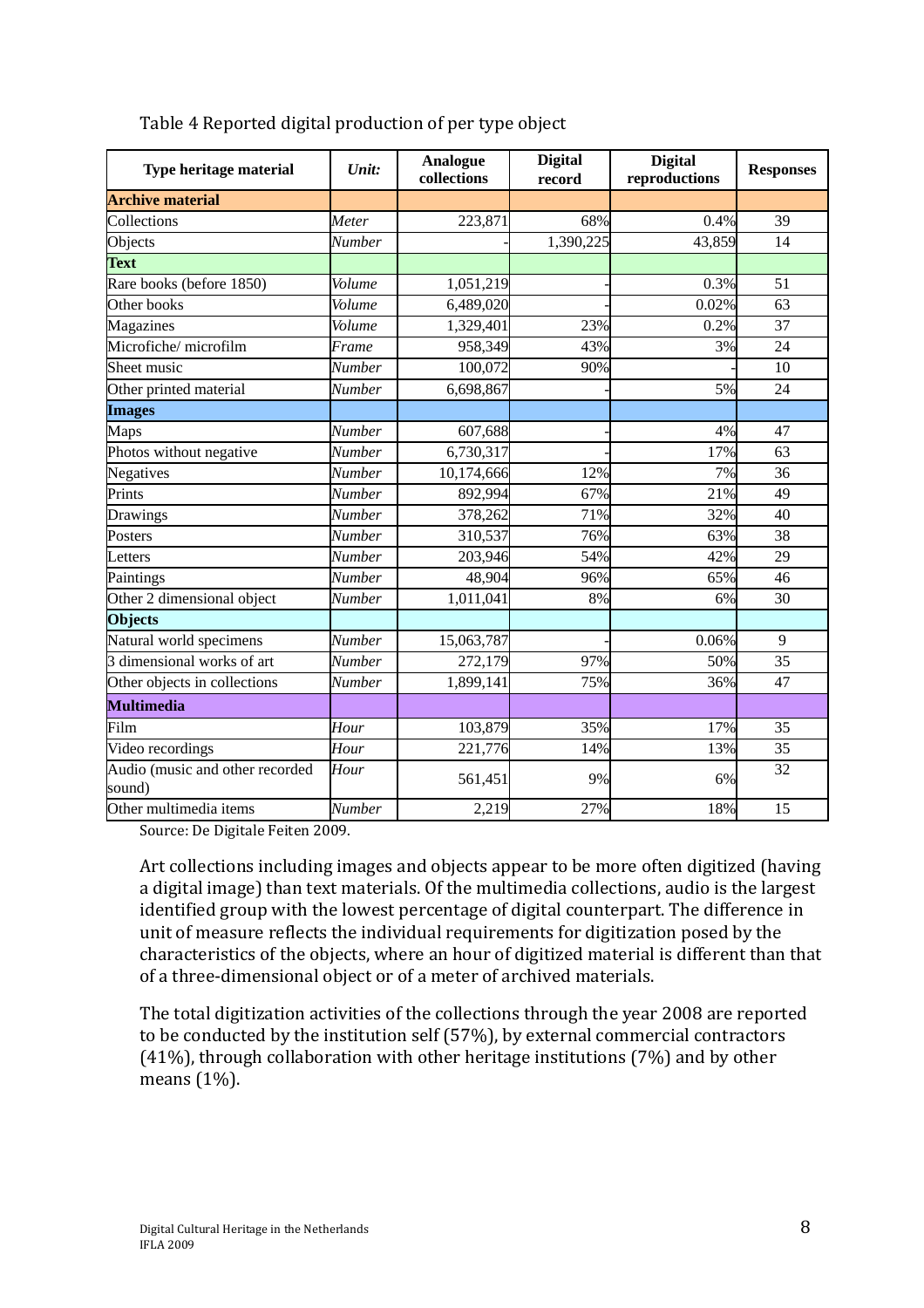Table 5 Organization of digitization activities

| Sector         | Self | Contracted | Collaboration | Other | Responses |
|----------------|------|------------|---------------|-------|-----------|
| Archives       | 32%  | 64%        | 4%            | 0%    | ر ر       |
| Libraries      | 54%  | 36%        | 10%           | 0%    |           |
| <b>Museums</b> | 75%  | 20%        | 5%            | 1%    | 30        |
| Total          | 52%  | 41%        | $7\%$         | 1%    | 05        |

Source: De Digitale Feiten 2009.

The reported digitization performed in-house and contracted out demonstrates a difference in the type of material being digitized. This could result from the required staff specialization or from the facility or difficulty to mobilize the materials for digitization. Museums are the sector reporting the highest production in house while archives represent the sector with the highest percentage of contracted digitization services. Due to the nature of collections, archives are more likely to send their collection to be digitized by a third party while museums generally prefer to hire specialists to work in situ.

It is not surprising to see a slightly higher collaboration among libraries since most of those in the sample are part of the Scientific University Library Network or part of the Dutch History Art Libraries Society (OKBN). A 10% collaboration among libraries remains low nonetheless, given that a number of objects in the collections are presumably common among members. Results from 2007 serve as a start point for future comparison and to define possible production trends.

| Sector         | Self | Contracted | Collaboration | Other | Responses |
|----------------|------|------------|---------------|-------|-----------|
| Archives       | 39%  | 59%        | 2%            | 0%    | 29        |
| Libraries      | 56%  | 37%        | 7%            | 0%    |           |
| <b>Museums</b> | 81%  | 16%        | 2%            | 1%    | ل ک       |
| Total          | 56%  | 37%        | 4%            | 3%    | 70        |

Table 6 Organization of digitization activities in 2007

Source: De Digitale Feiten 2009.

Looking specifically at the last year of production, the results reflect a slight shift toward performing digitization in house. The institutions that reported a slight decrease in the digitization by external commercial contractors are those that began digitization activities before 2001. This might reflect a higher familiarity with the technology and work process required for digitization.

#### **4. Costs on digitized collections**

Participating institutions confirming regular reports on their costs and production of digital activities were often able to give only a partial account of their costs for this survey. Costs were requested in two different formats, as percentage estimates of the total expenditure and as budget posts. Almost half of the respondents (51%) reported having a budget line specific for digital activities. Archives reported having the highest percentage of funds from their institution's budget, representing 72%. Archives receive the highest percentage of funds from subsidies directed at project-based activities, compared with libraries and museums. Libraries score the highest as donation recipients. Museums were the only institution reporting in-kind funds. The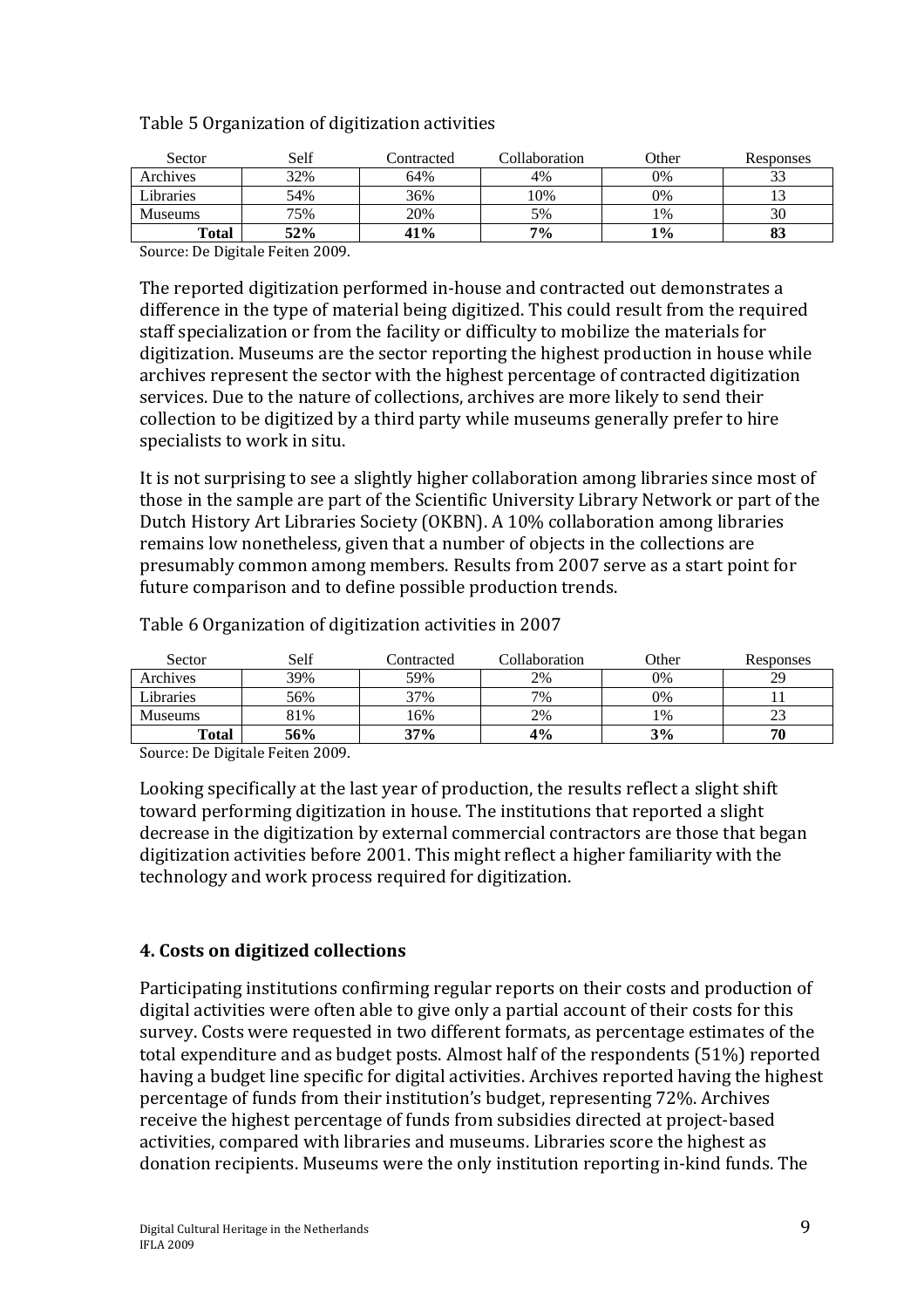high structural spending reported by archives represents a relative maturity in the adoption of digitization in the institution's core activities.

| Sector         | Structural funds | Project based | Donation | In-kind | Responses |
|----------------|------------------|---------------|----------|---------|-----------|
|                |                  | funds         | funds    | funds   |           |
| Archives       | 72%              | 28%           | 1%       | 0%      | 26        |
| Libraries      | 67%              | 17%           | 16%      | 0%      |           |
| <b>Museums</b> | 62%              | 24%           | 12%      | 2%      |           |
| Total          | 68%              | 26%           | 6%       | $1\%$   | 47        |

Table 7 Source of funds directed to digital activities

Source: De Digitale Feiten 2009.

Institutions reported a yearly average expenditure of 106,128 euros towards digitization activities, of which close to 25,000 was incurred in material costs. Archives reported the highest digitization expenditure. All institutions reported the greater portion of the expenditure to be directed towards personnel. Other labor costs involved temporary staff and volunteers. Museum expenditure on temporary staff scored comparatively higher, reinforcing the trend of low contracted digitization activities in the other sectors. Under 'other' costs, respondents included activities that could have been reported in the personnel categories (i.e. website construction), material costs (i.e. acquisition of a digital camera) and outsourcing (i.e. digitization by third party). Other costs also include training courses and licensing costs.

Using yearly budget allocation responses to estimate averages in digital activities expenditure, labor costs represent close to 70% of the total digitization budget for archives and libraries while museums spend closer to 90%. Archives report the highest average expenditure for digitization and appoint the highest number of personnel towards digital activities.

| Sector        | Personnel | Other  | Material | Outsourcing | Other  | Total   |
|---------------|-----------|--------|----------|-------------|--------|---------|
|               |           | labor  | Costs    | costs       |        |         |
| Archives (15) | 75.467    | 23,889 | 36,757   | 26.308      | 6.200  | 143,712 |
| Libraries (5) | 32,000    | 6.000  | 14.960   | 4.000       | 20,000 | 54,960  |
| Museums (9)   | 44.479    | 2.550  | 9.247    | 15.000      | 13.100 | 43.513  |

Table 8 Digital activities expenditure (in euros)

Source: De Digitale Feiten 2009.

Museums report the most specialized labor in house linked to digital activities in the heritage sector, including the highest number of volunteers and temporary personnel. Museums reported spending an average yearly salary of 55,243 euros per staff involved in digital activities, while libraries reported an average salary of 49,465 euros, and archives reported the lowest yearly remuneration at 24,051 euros. Salary levels demonstrate a division per sector in the production of digitization of collections where archives tend to outsource their digitization activities and therefore report a lower specialization reflected in the salary levels.

Data on costs per unit was requested when the production was outsourced to a commercial party. Respondents reported a great range of prices per type object. The contracted digitization of paintings was about 80 times more expensive than a page of newspapers. Film was the most expensive multimedia item per hour, where in one case the highest cost included the item's digital representation (digitized film) in addition to a full digital record (metadata). Digitization of three-dimensional objects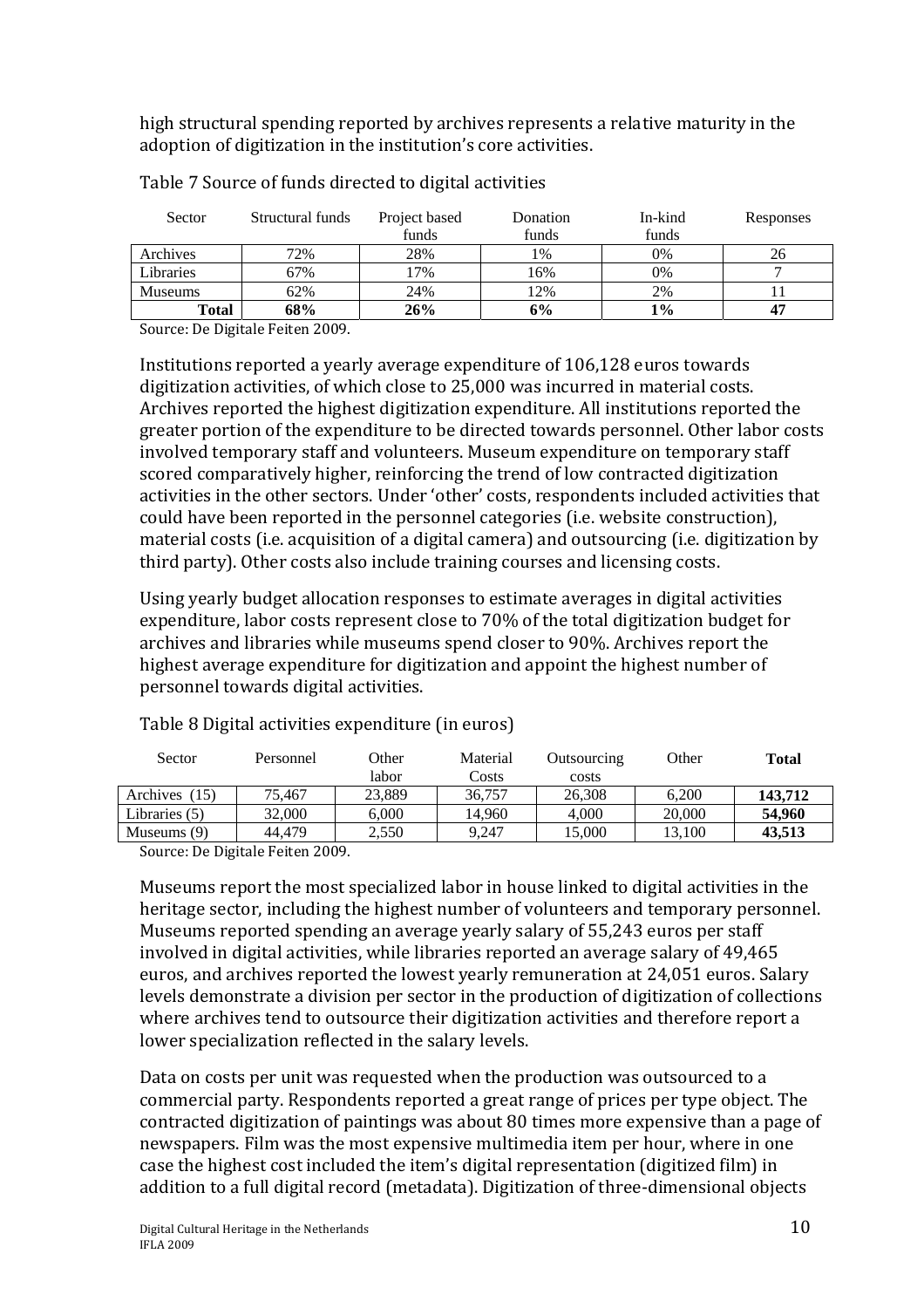was priced at up to 9 euros per piece. The digitization of books with OCR cost close to 9 times the price of other OCR text materials.

Cost per unit data gathered through the Digital Facts serves to identify possible pricing models when collections are sent to contractors for digitization but mostly provide a first comparison point for future more comprehensive surveys. The cost per unit when digitization is performed in house was not gathered in the Digital Facts survey.

# **5. The use of digital cultural heritage**

Having sketched out the state of affairs in the digitization of cultural heritage in the Netherlands, it is interesting to see to what extent digital cultural heritage objects and information are actually used by the Dutch population. A recent survey provides insight into this usage. A sample of 1,736 respondents, recruited from a pool of respondents in an earlier nationwide survey conducted in the fall of 2007, answered a series of questions about the use of all sorts of digitized cultural content in March 2009. Cultural heritage content was included in the questionnaire, albeit not always specifically tied to the actual institutions providing it – due to the mixed provenance of this content (web sites like *The Memory of the Netherlands* aim at transcending the boundaries of heritage institutions in providing digital content to the end users). After weighting, the sample can be considered representative for the Dutch population aged 17 and over by gender, age, marital status, region, possession of a personal computer, and availability of an Internet connection in the household.

To first give an impression of the accessibility of digitized cultural heritage in Dutch households, table 10 shows percentages of Dutch citizens having at least one Internet connection available in the household in which they live.10

 $10$  Which is not the same as the percentages of Dutch households having a connection. In comparing figures across countries, it is important to distinguish person- and household-based Internet penetration rates.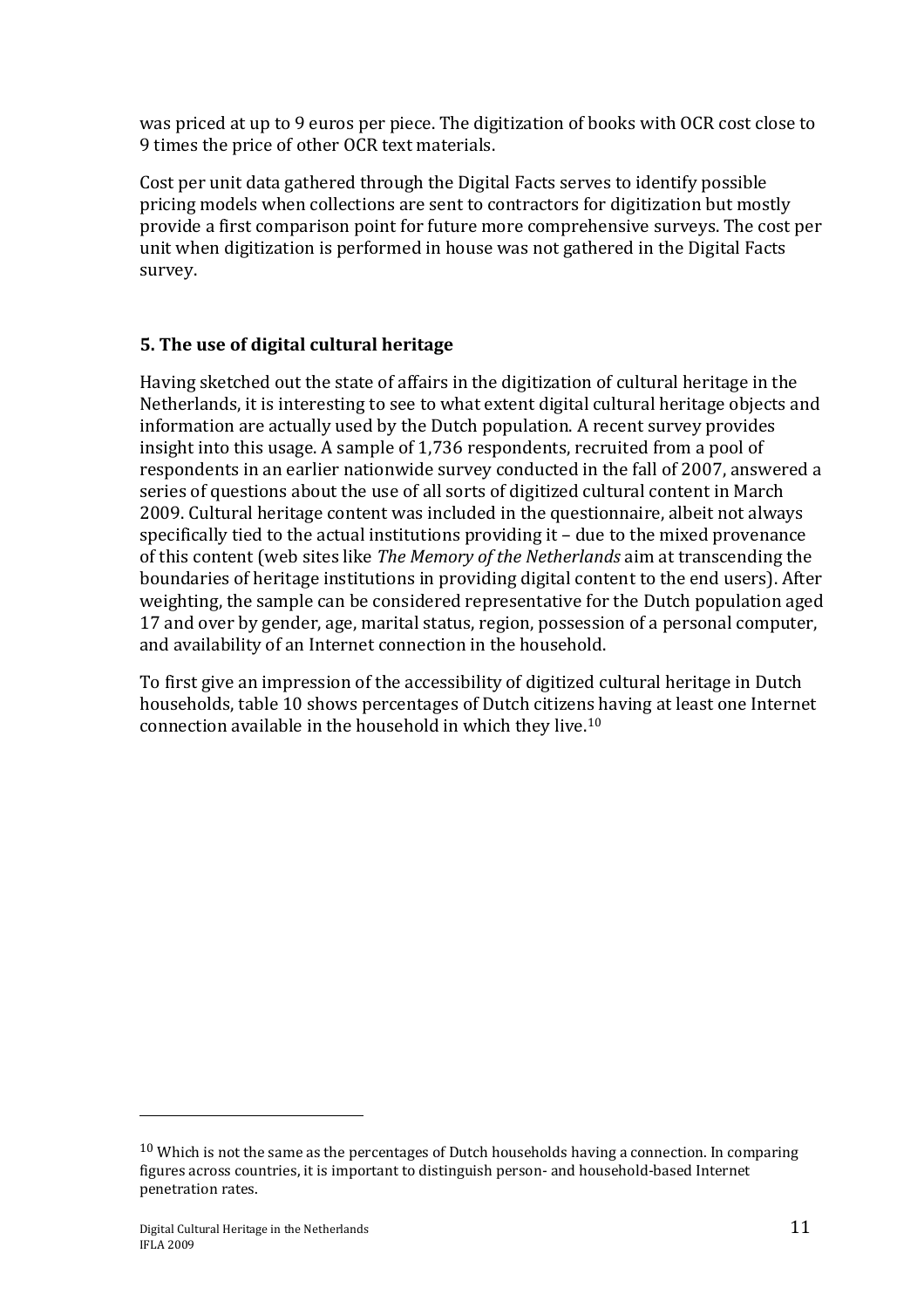*Table 9 Having Internet access in the household, by gender and age group, Dutch population aged 17 and over, March 2009 (percentages)* 

|                   | Internet<br>connection |    |
|-------------------|------------------------|----|
| All               |                        | 87 |
|                   |                        |    |
| Female            |                        | 83 |
| Male              |                        | 91 |
|                   |                        |    |
| 17-34 years       |                        | 97 |
| 35-49 years       |                        | 97 |
| 50-64 years       |                        | 90 |
| 65 years and over |                        | 52 |

Source: Netherlands Institute for Social research | SCP (AVO ICT & Culture 2009)

Of every eight Dutch citizens, seven have Internet access in their own household. By European standards, this stands out as high. Together with the Scandinavian countries, the Netherlands rank among the frontrunners in Europe. As in other countries, women are somewhat behind men, and the elderly behind the younger groups. Up to the age of 50, practically all have an Internet connection at home, but even among the 50-64-year-olds only one in ten does not have home access. The difference with the older group is considerable. Following the growth of access and use among the elderly, however, it can safely be asserted that the older part of the population does lag behind indeed, but also that generational mechanisms will largely close the gap in the years to come. 11 But for the time being, it is clear that these social differences in Internet access at home will most probably be reflected in the use of digital cultural heritage (tables 11-14). First, we turn our attention to the use of public library web sites (table 11).

<sup>11</sup> See Erik van Ingen, Jos de Haan & Marion Duimel (2008), *Achterstand en afstand. Digitale vaardigheden van lager opgeleiden, ouderen, allochtonen en inactieven* (Disadvantage and distance. Digital skills of the low-educated, the elderly, ethnic minorities and the economically inactive). The Hague: Netherlands Institute for Social research | SCP (http://www.scp.nl/publicaties/boeken/9789037703160.shtml).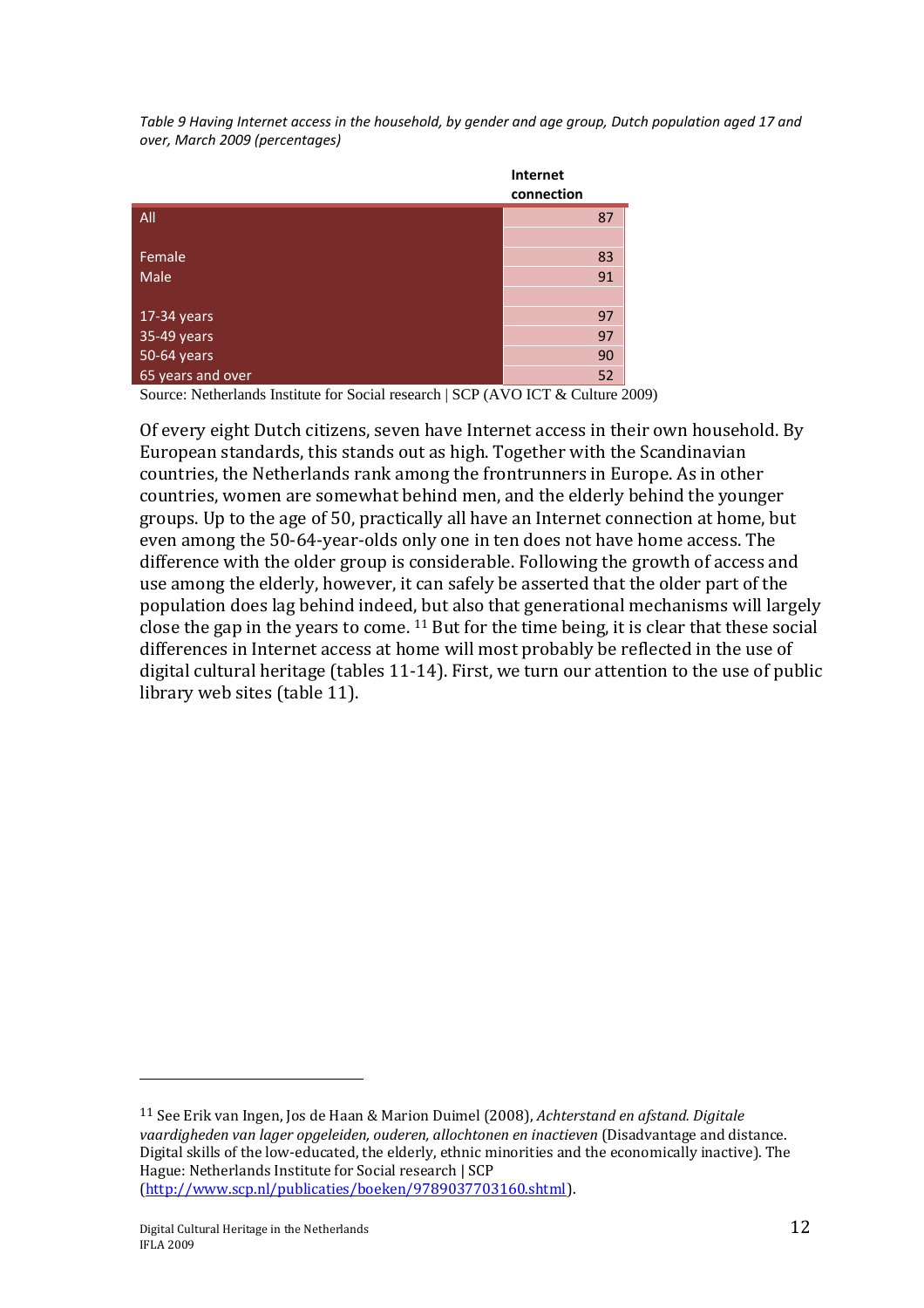*Table 10 Visiting web sites of public libraries in last 12 months, by gender and age group, Dutch population aged 17 and over, March 2009 (percentages).* 

|                   | <b>Visited</b> | Web site of<br>local library | <b>National</b><br>portal for<br>libraries |
|-------------------|----------------|------------------------------|--------------------------------------------|
| All               | 29             | 27                           | $\overline{4}$                             |
|                   |                |                              |                                            |
| Female            | 33             | 32                           | 3                                          |
| Male              | 25             | 21                           | $\overline{4}$                             |
|                   |                |                              |                                            |
| 17-34 years       | 33             | 31                           | $\overline{2}$                             |
| 35-49 years       | 37             | 34                           | $\overline{4}$                             |
| 50-64 years       | 30             | 28                           | $6\phantom{1}6$                            |
| 65 years and over | 9              | 9                            | $\overline{1}$                             |

Note: due to visiting both local and national sites, added percentages in the third and fourth column can exceed those in the second column.

Source: Netherlands Institute for Social research | SCP (AVO ICT & Culture 2009)

In the year 2005, public libraries attracted 18 percent of the adult population in the Netherlands. While the figure might appear low to some outside observers, it should be kept in mind that unlike in other countries, Dutch public libraries in most municipalities charge an annual fee ranging between 25-50 euros. As elsewhere, they can of course be visited free of charge, as can their web sites. Twenty-nine per cent of the population said they had visited a public library web site in the 12 months before. Apart from the nationwide portal site bibliotheek.nl, each public library organisation (there are currently about 200 of these in 441 municipalities) has its own web site. The latter appear to be serving many more users than the former, probably in conjunction with the possibility to access the catalogue, make reservations and loan extensions. More women visit these sites than men, reflecting the gender difference in reading books, whereas the national portal seems to attract somewhat more men. No sharp differences come to the fore in the age groups up to 65, but it seems that the (low) number of users of the national portal climbs with age. The 65 and overs do lag behind the younger groups however.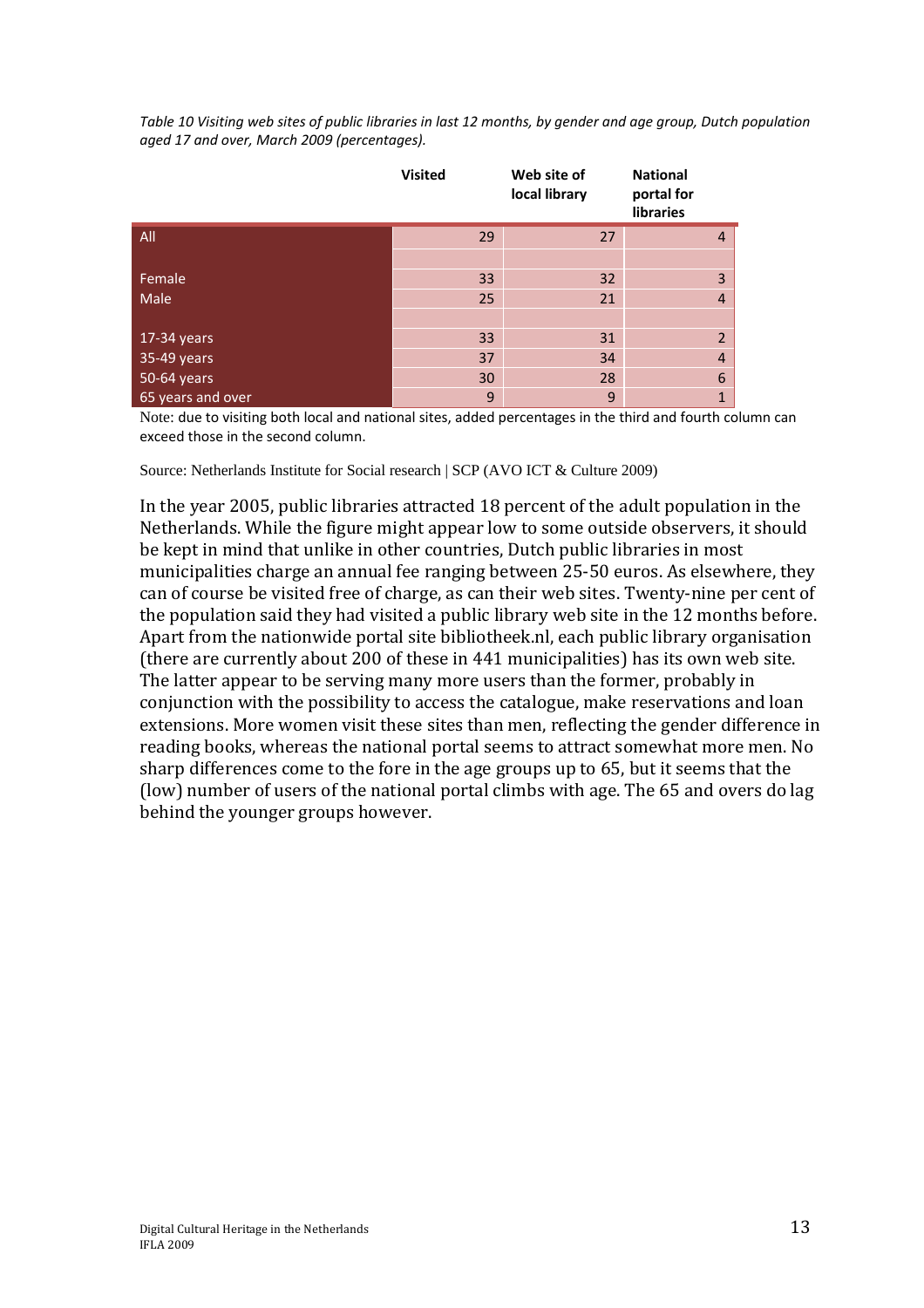*Table 11 Looking at cultural heritage objects and searching for cultural heritage information on the Internet, by gender, age group and having visited 'physical' cultural heritage objects in last 12 months, Dutch population aged 17 and over, March 2009 (percentages)* 

**Search for info about cultural** 

**Look at cultural heritage** 

|                           | LOOK at cultural neritage<br>objects on the Internet | Search for info about cultural<br>heritage on the Internet |
|---------------------------|------------------------------------------------------|------------------------------------------------------------|
| All                       | 19                                                   | 19                                                         |
|                           |                                                      |                                                            |
| Female                    | 14                                                   | 15                                                         |
| Male                      | 24                                                   | 23                                                         |
|                           |                                                      |                                                            |
| $17-34$ years             | 27                                                   | 24                                                         |
| 35-49 years               | 21                                                   | 22                                                         |
| 50-64 years               | 17                                                   | 19                                                         |
| 65 years and over         | $\overline{7}$                                       | $\overline{7}$                                             |
|                           |                                                      |                                                            |
| Visited cultural heritage | 43                                                   | 44                                                         |
| Not visited               | 10                                                   | 8                                                          |

Source: Netherlands Institute for Social research | SCP (AVO ICT & Culture 2009)

In the Numeric/Digital Facts project described above, a distinction was made between the digitized cultural heritage objects themselves and the digital accessibility of metadata and other information about these objects. The same distinction was made in the usage survey. As becomes clear from table 12, the percentages of the Dutch accessing these two distinct forms of digitized cultural heritage do not differ much (or even not at all). Approximately one in five citizens either looks at cultural heritage objects, like documents in archives or digital images of paintings, or accesses information about these objects from the Net. As another analysis shows, both forms of digital heritage attract by and large the same group of users.<sup>12</sup> Men's position as frontrunners is expressed in their larger share digital cultural heritage use. The user percentages drop as age levels go up, indicating that especially the younger segment of the adult population can be reached with digitization efforts. Furthermore, as could be expected, those who 'physically' visit cultural heritage objects or sites are much more likely to also 'virtually' visit them. About one in 10 or 12 of those who had not visited any heritage object or site in the foregoing 12 months, however, appeared to have virtually accessed cultural heritage, a share that should not be overlooked.

<sup>&</sup>lt;sup>12</sup> Phi statistic = .77, Pearson chi-square = 1,030.0, df = 1, p = .000.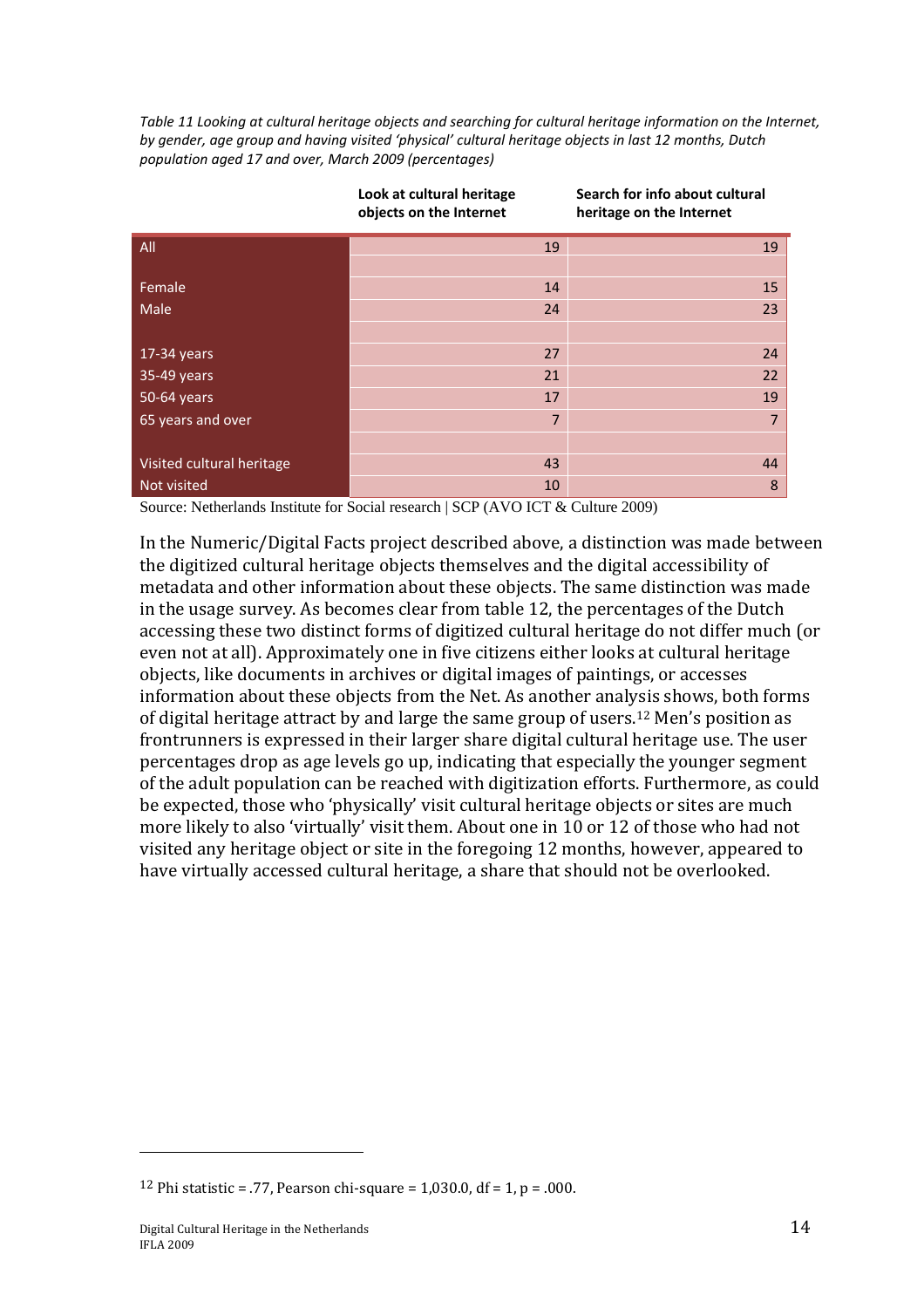*Table 12 Looking at visual art and searching for information about the visual arts on the Internet , by gender, age group and having visited museums or galleries in last 12 months, Dutch population aged 17 and over, March 2009 (percentages)* 

|                           | Look at visual art on the<br>Internet | Search for info about visual<br>arts on the Internet |
|---------------------------|---------------------------------------|------------------------------------------------------|
| All                       | 18                                    | 19                                                   |
|                           |                                       |                                                      |
| Female                    | 16                                    | 19                                                   |
| Male                      | 19                                    | 19                                                   |
|                           |                                       |                                                      |
| 17-34 years               | 23                                    | 20                                                   |
| 35-49 years               | 20                                    | 24                                                   |
| 50-64 years               | 19                                    | 23                                                   |
| 65 years and over         | 5                                     | $6\phantom{1}6$                                      |
|                           |                                       |                                                      |
| Visited museums/galleries | 40                                    | 44                                                   |
| Not visited               | $\overline{7}$                        | $\overline{7}$                                       |

Source: Netherlands Institute for Social research | SCP (AVO ICT & Culture 2009)

For visiting the visual arts, which is partly considered to be (digital) cultural heritage as well, almost the same conclusions can be drawn (cf. table 13 with table 12). The audience shares are about as high – one in five – for the population as a whole. The gender difference is nevertheless much less pronounced for the visual arts than they are for cultural heritage in general. Virtually accessing the museums and objects themselves goes hand in hand with digital access to information about these.13

The 'one-in-five-rule' for both cultural heritage and visual arts begs the question if we are talking about the same persons accessing both. A considerable 'audience duplication' can indeed be found. This should not obscure the fact, however, that there are substantial groups of 'lovers' of the two distinct genres as well, as a further analysis shows.

<sup>&</sup>lt;sup>13</sup> Phi statistic = .71, Pearson chi-square = 879.5, df=1, p=.000.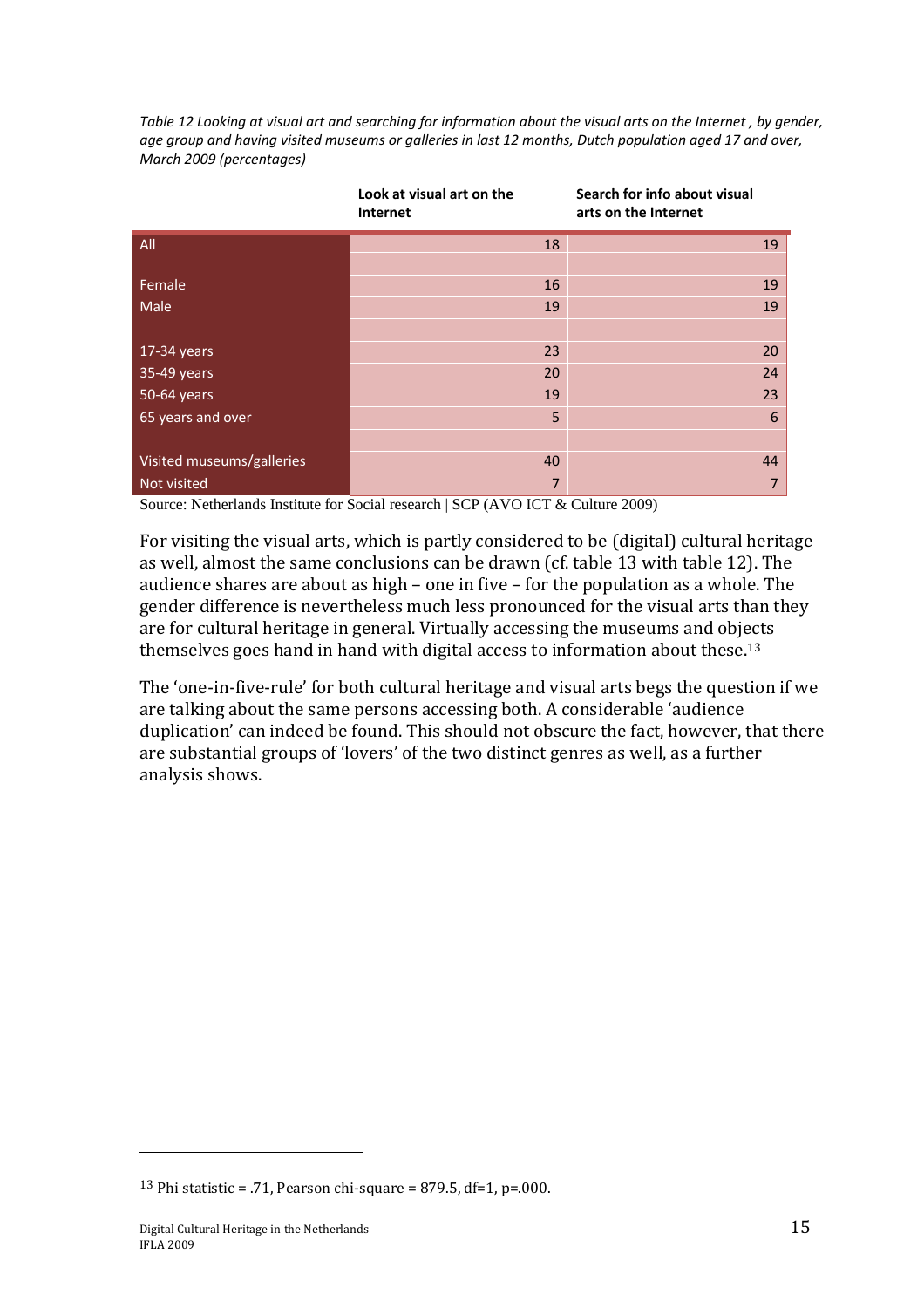|           | <b>Bibliotheek.nl</b><br>(public<br>libraries) | CDR/Muziekweb.nl<br>(public libraries,<br>music portal) | Monumenten.nl<br>(monuments) | Archieven.nl<br>(archives) | <b>Memory of</b><br>the<br><b>Netherlands</b><br>(combined) |
|-----------|------------------------------------------------|---------------------------------------------------------|------------------------------|----------------------------|-------------------------------------------------------------|
| All       | 23                                             | $\overline{4}$                                          | 11                           | 10                         | $\overline{2}$                                              |
|           |                                                |                                                         |                              |                            |                                                             |
| Female    | 25                                             | $\overline{3}$                                          | 10                           | $\overline{7}$             |                                                             |
| Male      | 22                                             | 5                                                       | 13                           | 13                         | $\overline{4}$                                              |
|           |                                                |                                                         |                              |                            |                                                             |
| 17-34 yrs | 21                                             | 5                                                       | 5                            | 5                          | 3                                                           |
| 35-49 yrs | 29                                             | $\overline{3}$                                          | 14                           | 11                         | $\overline{2}$                                              |
| 50-64 yrs | 30                                             | $\overline{4}$                                          | 18                           | 14                         | 3                                                           |
| $65+yrs$  | 9                                              | $\overline{2}$                                          | 8                            | 8                          | $\overline{2}$                                              |

*Table 13 Visiting national portal sites for cultural heritage, by gender and age group, Dutch population aged 17 and over, March 2009 (percentages)* 

Source: Netherlands Institute for Social research | SCP (AVO ICT & Culture 2009)

To conclude, table 14 sheds some light on the shares of the (adult) Dutch citizens visiting national cultural heritage portal sites. Most striking is that the combined Memory of the Netherlands portal, which provides information from libraries, archives and museums/monumental sites alike, receives much less attention than the portals for the specific institutions. With the exception of the public library portal14, more men are inclined to visit portals than women. Age differences are not great, except (again) for the 65+ group.

#### **6. Conclusions**

 $\overline{a}$ 

This paper has attempted to document the production, costs and use of digital cultural heritage in the Netherlands. As will have become clear to the reader, most findings are of the preliminary kind. It is important to keep in mind that there is no previous history of specific production and cost survey of digital activities in the heritage sector. The process has been complex, involving arduous discussions to define terminology as well as the scope of the data to be reported. This experience has represented most of all a national progress in the support of access to heritage information through a better management of resources15.

It is encouraging to see a number of changes in the field regarding documentation and reporting of digital activities – even if limited to production and not as yet to costs. The DEN Foundation has a primordial role in this, not only reporting<sup>16</sup> but also stimulating growth.

<sup>&</sup>lt;sup>14</sup> The large difference between the percentage found here and the one in table 11 can be accounted for by the difference in question wording. In table 11, it is asked whether one has visited the portal in the last 12 months, whereas in table 14, the question is whether one has ever visited the portal at all. <sup>15</sup> The results gathered by Numeric from the 27 member states are expected in the Spring 2009.

<sup>&</sup>lt;sup>16</sup> The DEN Foundation began reporting the documented growth of the national digital collection in its Data Bank at http://www.den.nl/docs/20080715171731.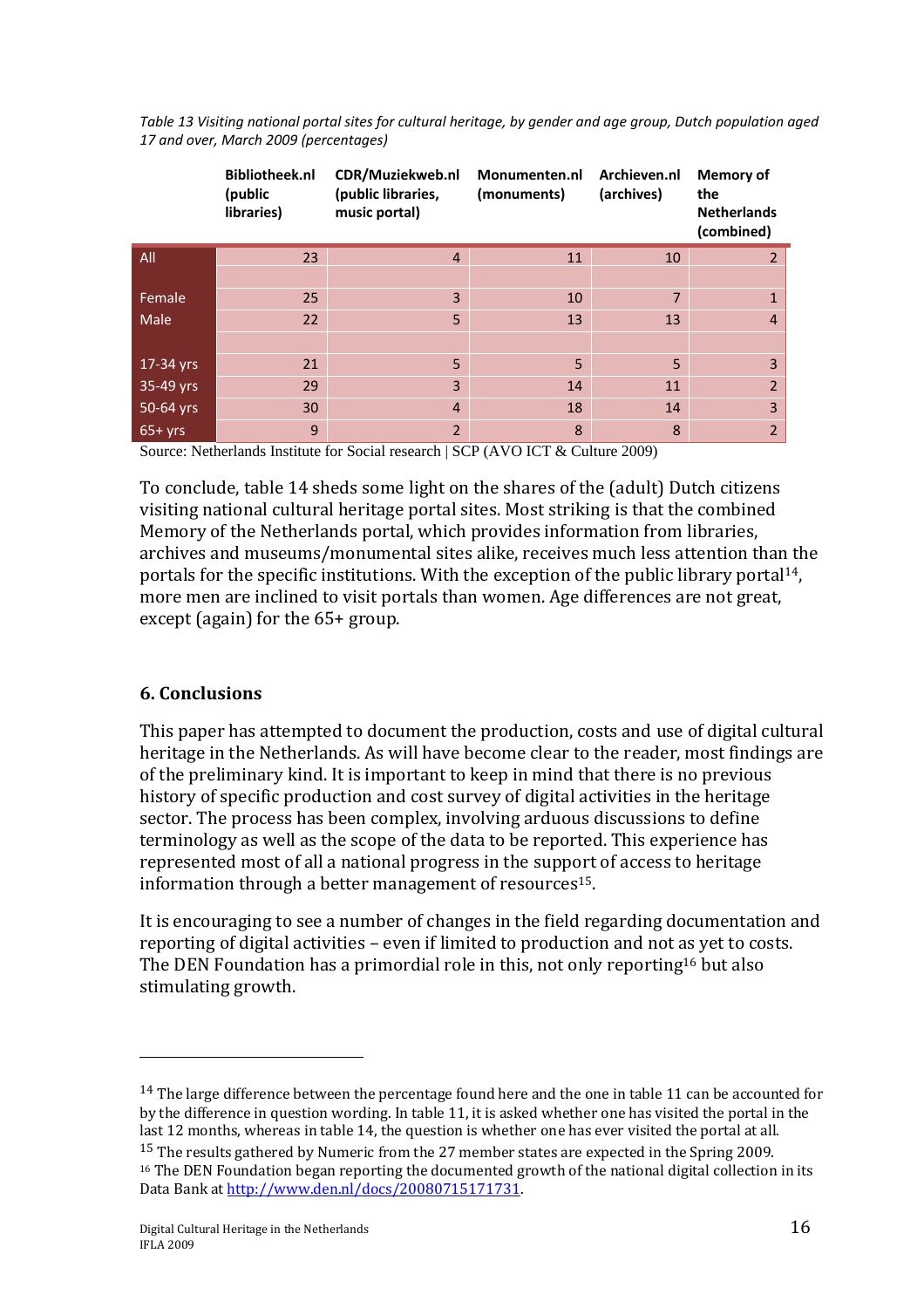The results of the population survey in the second part of the paper show that the digitization efforts have not been in vain. Considerable shares of the population appear to consult web sites from libraries, archives, monuments and museums every once in a while, both virtually visiting the institutions and objects themselves and consulting digital information and metadata.

The agenda for future work on the area could include the following points:

- Further research on the cost of digital activities (per budget line) (per type object) (per unit) in house as well as when contracted to third parties.
- Identification of costs related to the sustainability of the digitized collections, both as digital representations and as identification records.
- Reporting on the correlation between production activities and expenditure.
- Reporting on the total yearly budget (and total number of FTE's) in relation to digitization budget per sector (and FTE's related to digitization).
- Inclusion of a larger sample that would reflect not only 'relevant' institutions but all other heritage collectors.
- Inclusion of public libraries.
- Further research on the use of digital heritage content per sector.

The results presented in this paper reflect the innovative nature of digital activities in the heritage sector. An improved system for the documentation of production and costs activities supports knowledgeable management who can ultimately improve access to the national collections. We find that digital access to heritage still falls short when compared to the physical world, as data available in 2009 has shown. However, we believe that, as stated in the recommendations of the European Commission for the Digital Library Initiative, a digitized national heritage potentially increases the use of collections; on-line access maximizes the benefits for citizens, researchers, and companies; and the preservation and storage of the digitized material ensures that future generations can access the digital material by presenting and preserving the content that makes our cultural heritage.

## **Acknowledgments**

The authors would like to thank Marco de Niet and one anonymous referee for their insightful comments and remarks.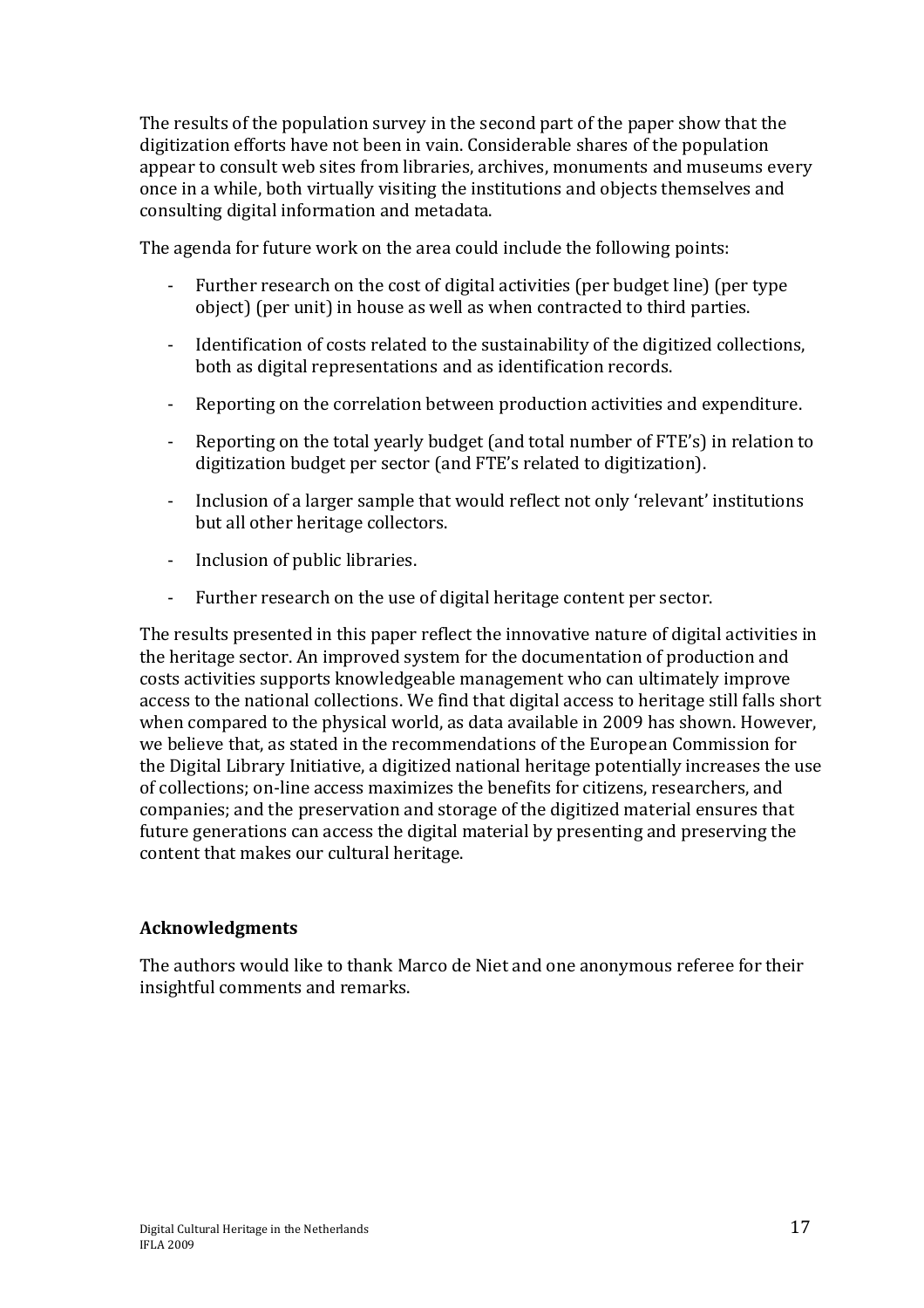## **List of Dutch institutions participating in Numeric**

The total Dutch participation in the Numeric project involves the following 131 institutions covering three surveys:

- Preparatory survey conducted by Numeric in October 2007 (N=3).
- DDF first phase conducted from April through July 2008 (N=20).
- DDF second phase conducted from September through December 2008 (N=108).

|                | Name participating institution                              | <b>Type collection</b> |
|----------------|-------------------------------------------------------------|------------------------|
| $\mathbf{1}$   | Africa Centrum                                              | Museum                 |
| $\overline{c}$ | <b>Allard Pierson Museum</b>                                | Museum                 |
| 3              | Amsterdams Historisch Museum Bibliotheek                    | Specialized Library    |
| 4              | <b>Archief Almelo</b>                                       | Archive                |
| 5              | Avans Hogeschool/AKV / St. Joost                            | Specialized Library    |
| 6              | Aviodrome                                                   | Archive                |
| 7              | <b>BHIC Brabants Historisch Informatie Centrum</b>          | Archive                |
| 8              | Bonnefantenmuseum                                           | Museum                 |
| 9              | <b>Centraal Museum</b>                                      | Museum                 |
| 10             | Centre Ceramique                                            | Archive                |
| 11             | Cultuur Onder Dak Apeldoorn                                 | Archive                |
| 12             | DOK - Openbare Mediatheek Delft                             | Archive                |
| 13             | ECMD, Stichting European Centre for Mobillity Documentation | Archive                |
| 14             | Filmmuseum                                                  | AV                     |
| 15             | Fotomuseum                                                  | Museum                 |
| 16             | Geld en Bank museum                                         | Museum                 |
| 17             | <b>Gelders Archief</b>                                      | Archive                |
| 18             | Gemeentearchief Ede                                         | Archive                |
| 19             | <b>Gemeentearchief Roermond</b>                             | Archive                |
| 20             | Gemeentearchief Rotterdam                                   | Archive                |
| 21             | Gemeentearchief Waalwijk                                    | Archive                |
| 22             | Gemeentearchief Zaanstad                                    | Archive                |
| 23             | Groenehart Archieven                                        | Archive                |
| 24             | Groninger Museum, Bibliotheek                               | Specialized Library    |
| 25             | Haags Gemeentearchief                                       | Archive                |
| 26             | Historisch Museum Rotterdam                                 | Museum                 |
| 27             | Hoogheemraadschap van Delfland                              | Archive                |
| 28             | Huis Doorn                                                  | Museum                 |
| 29             | Huygensinstituut                                            | Specialized Library    |
| 30             | IISG - Internationale Instituut voor Sociale Geschiedenis   | Archive                |
| 31             | Industrion                                                  | Museum                 |
| 32             | <b>Instituut Collectie Nederland</b>                        | Museum                 |
| 33             | Instituut voor Beeld en Geluid                              | AV                     |
| 34             | Jan van Eyck Academie Bibliotheek                           | Specialized Library    |
| 35             | Katholiek Documentatie Centrum                              | Archive                |
| 36             | Koninklijke Bibliotheek                                     | Library                |
| 37             | Koninklijke Instituut voor de Tropen - Tropenmuseum         | Museum                 |
| 38             | Legermuseum Delft                                           | Museum                 |
| 39             | Mauritshuis, Bibliotheek                                    | Specialized Library    |
| 40             | Meertens Instituut                                          | AV                     |
| 41             | Museon                                                      | Museum                 |
| 42             | Museum Boerhaave                                            | Museum                 |
| 43             | Museum Catharijne Convent                                   | Museum                 |
| 44             | Museum het Admiraliteitshuis                                | Museum                 |
| 45             | Museum Spaans Gouvernement                                  | Museum                 |
| 46             | Museum van Bommel en Dam                                    | Museum                 |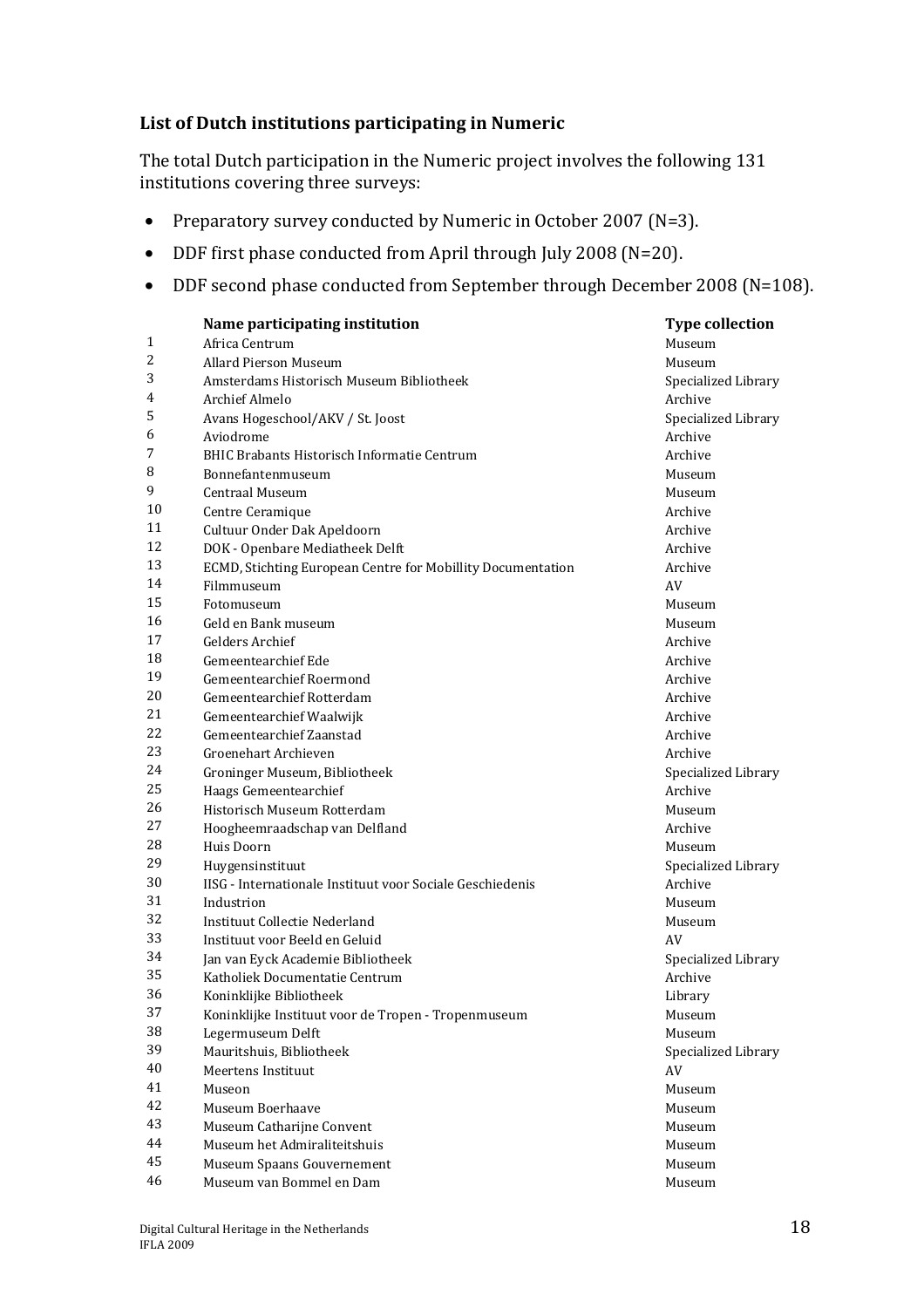| 47     | Museum van het Nederlands Uurwerk                       | Museum    |
|--------|---------------------------------------------------------|-----------|
| 48     | Museum voor Moderne Kunst Arnhem                        | Museum    |
| 49     | Nationaal Archief                                       | Archive   |
| 50     | Nationaal Natuurhistorisch Museum Naturalis             | Museum    |
| 51     | Natuurmuseum Nijmegen en omstreken                      | Specializ |
| 52     | Nederlands Archief Grafische Ontwerpers                 | Archive   |
| 53     | Nederlands Architectuur Instituut                       | Museum    |
| 54     | Nederlands Bakkerijmuseum ""Het Warme Land""            | Specializ |
| 55     | Nederlands centrum voor Autohistorische Documentatie    | Archive   |
| 56     | Nederlands Filmmuseum, Bibliotheek                      | Specializ |
| 57     | Nederlands Instituut voor Mediakunst                    | AV        |
| 58     | Nederlands Letterkundig Museum                          | Museum    |
| 59     | Nederlands Muziek Instituut                             | AV        |
| 60     | Nederlands Openluchtmuseum                              | Museum    |
| 61     | Nederlands Politiemuseum                                | Museum    |
| 62     | Nederlands Scheepvaartmuseum                            | Museum    |
| 63     | Nederlands Tegelmuseum                                  | Museum    |
| 64     | Noordbrabants Museum                                    | Museum    |
| 65     | Panorama Mesdag                                         | Museum    |
| 66     | <b>RACM</b>                                             | Archeolo  |
| 67     | Regionaal Archief Alkmaar                               | Archive   |
| 68     | Regionaal Archief Leiden                                | Archive   |
| 69     | Regionaal Archief Rivierenland                          | Archive   |
| 70     | Regionaal Archief West-Brabant                          | Archive   |
| 71     | Regionaal Historisch Centrum Delft                      | Archive   |
| 72     | RHC Rijnstreek en Lopikerwaard                          | Archive   |
| 73     | Rijksakademie van Beeldende Kunsten, Bibliotheek        | Universit |
| 74     | Rijksmuseum Amsterdam                                   | Museum    |
| 75     | Rijksmuseum het Zuiderzeemuseum                         | Museum    |
| 76     | Rijksmuseum Muiderslot                                  | Museum    |
| 77     | Rijksmuseum Twente                                      | Museum    |
| 78     | Rijksmuseum voor Oudheden                               | Museum    |
| 79     | Rijksmuseum voor Volkenkunde                            | Museum    |
| $80\,$ | Sculptuurinstituut / Museum Beelden aan Zee Bibliotheek | Specializ |
| 81     | Slot Loevestein Museum                                  | Museum    |
| 82     | St. Klooster Sint Aegten                                | Archive   |
| 83     | St. Papua Cultureel Erfgoed (PACE)                      | Archive   |
| 84     | Stadarchief Heerlen                                     | Archive   |
| 85     | Stadsarchief `s-Hertogenbosch                           | Archive   |
| 86     | <b>Stadsarchief Almere</b>                              | Archive   |
| 87     | Stadsarchief Amsterdam                                  | Archive   |
| 88     | Stadsarchief Amsterdam, Bibliotheek                     | Specializ |
| 89     | Stadsarchief Breda                                      | Archive   |
| 90     | Stadsarchief en Atheneum Bibliotheek Deventer           | Archive   |
| 91     | Stadsarchief Sittard-Geleen                             | Archive   |
| 92     | Stadsarchief Vlaardingen                                | Archive   |
| 93     | Stadsmuseum Doetinchem                                  | Museum    |
| 94     | Stedelijk Museum 's-Hertogenbosch                       | Museum    |
| 95     | Stedelijk Museum De Lakenhal                            | Museum    |
| 96     | Stedelijk Museum Zwolle                                 | Museum    |
| 97     | Stichting Centraal Bureau voor Genealogie               | Archive   |
| 98     | Stichting Digitaal Archief Leeuwarden                   | Archive   |
| 99     | Stichting Keesings Historisch Archief                   | Archive   |
| 100    | Stichting Kerkelijk Kunstbezit in Nederland             | Archive   |
| 101    | <b>Stichting Museum Martena</b>                         | Museum    |
| 102    | <b>Stichting Museum voor Communicatie</b>               | Museum    |
| 103    | Stichting Rijksmuseum Twenthe, Bibliotheek              | Specializ |
| 104    | Streekarchief Goeree-Overflakkee                        | Archive   |

Specialized Library Specialized Library Specialized Library Archeology **University Library**<br>Museum Specialized Library Specialized Library Specialized Library